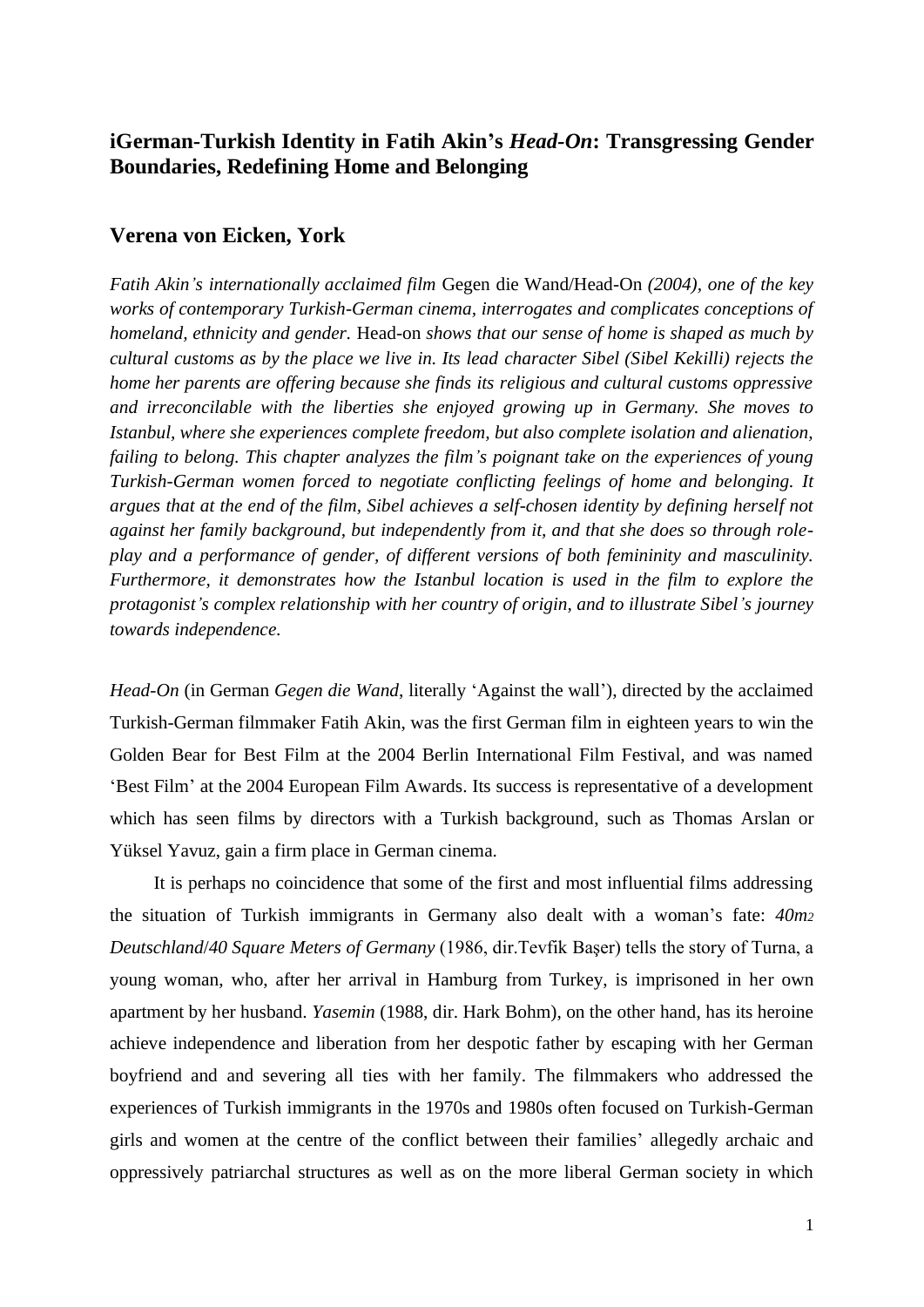they lived. Rob Burns used the term 'cinema of the affected' to describe these films,<sup>1</sup> since they often took a patronizing stance towards immigrant cultures, portraying them as backward, narrow-minded and cruel towards their inferior female members and provided "narratives of rescue, liberation and Westernization"2.

*Head-On* offers an infinitely more complex portrait of its young Turkish-German heroine, who is very strong-willed and actively shapes the course of her own life, despite encountering various obstacles. Unlike the characters associated with the 'cinema of the affected', *Head-On*, as Stephen Brockmann explains, "treat[s] its protagonists as self-directed individuals trying to negotiate their own personal and social problems."<sup>3</sup> Set in Hamburg*,* the film tells the story of Sibel (played by Sibel Kekilli), a woman in her twenties and a daughter of Turkish immigrants. Unable to endure her life being controlled by her strict and overbearing father, she attempts suicide. In a psychiatric clinic, she meets 44-year-old Cahit (Birol Ünel), who also sought to end his life. Sibel convinces him to marry her, since his Turkish background would satisfy her parents, yet give her independence. Despite it being a marriage of convenience, the couple initially finds comfort in each other's company. However, their fiery temperaments and self-destructive tendencies ultimately lead to their separation and at the end of the film, both start new lives in Turkey.

*Head-On* offers a fresh perspective on the Turkish diaspora that constitutes the biggest group of what German policy makers have labeled 'people with a migration background'. There are about 2.5 million people of Turkish origin living in Germany, constituting around three percent of the country's total population.<sup>4</sup> In her review of *Head-On* for the weekly newspaper *Die Zeit,* Katja Nicodemus observes that the film offers an accurate picture of this contemporary nation of which German-Turks are an integral part:

this Germany, for which […] directors like Fatih Akin […] and actresses like Sibel Kekilli stand, does not need to be constructed by the cinema anymore. One might ignore it, but one might equally ignore Cologne Cathedral or the *Siegessäule*. This Germany is there, it is the only possible one5.

<sup>1</sup> Rob Burns, "Turkish-German Cinema: From Cultural Resistance to Transnational Cinema?," in *German Cinema After Unification*, ed. David Clarke (London, New York: Continuum, 2006): 127–149, 148.

<sup>2</sup> Deniz Göktürk, "Turkish Women on German Streets: Closure and Exposure in Transnational Cinema", in *Spaces in European Cinema,* ed. Myrto Konstantarakos (Exeter: Intellect, 2000): 64–76, 66.

<sup>3</sup> Stephen Brockmann, *A Critical History of German Film* (Rochester: Camden House, 2010): 480.

<sup>4</sup> Jan Hanrath, "Vielfalt der türkeistämmigen Bevölkerung in Deutschland. 50 Jahre Abwerbeabkommen mit der Türkei," *Aus Politik und Zeitgeschichte* 43 (2011): 16–21, 16.

<sup>5</sup> "Natürlich muss jenes Deutschland, für das nicht nur Regisseure wie Fatih Akin, Thomas Arslan und Schauspielerinnen wie Sibel Kekilli stehen, vom Kino nicht mehr gemacht werden. Man kann sich weigern, es zur Kenntnis zu nehmen, doch genauso könnte man den Kölner Dom oder die Siegessäule ignorieren. Dieses Deutschland ist da, es ist das einzig mögliche", Katja Nicodemus, "Ankunft in der Wirklichkeit" [19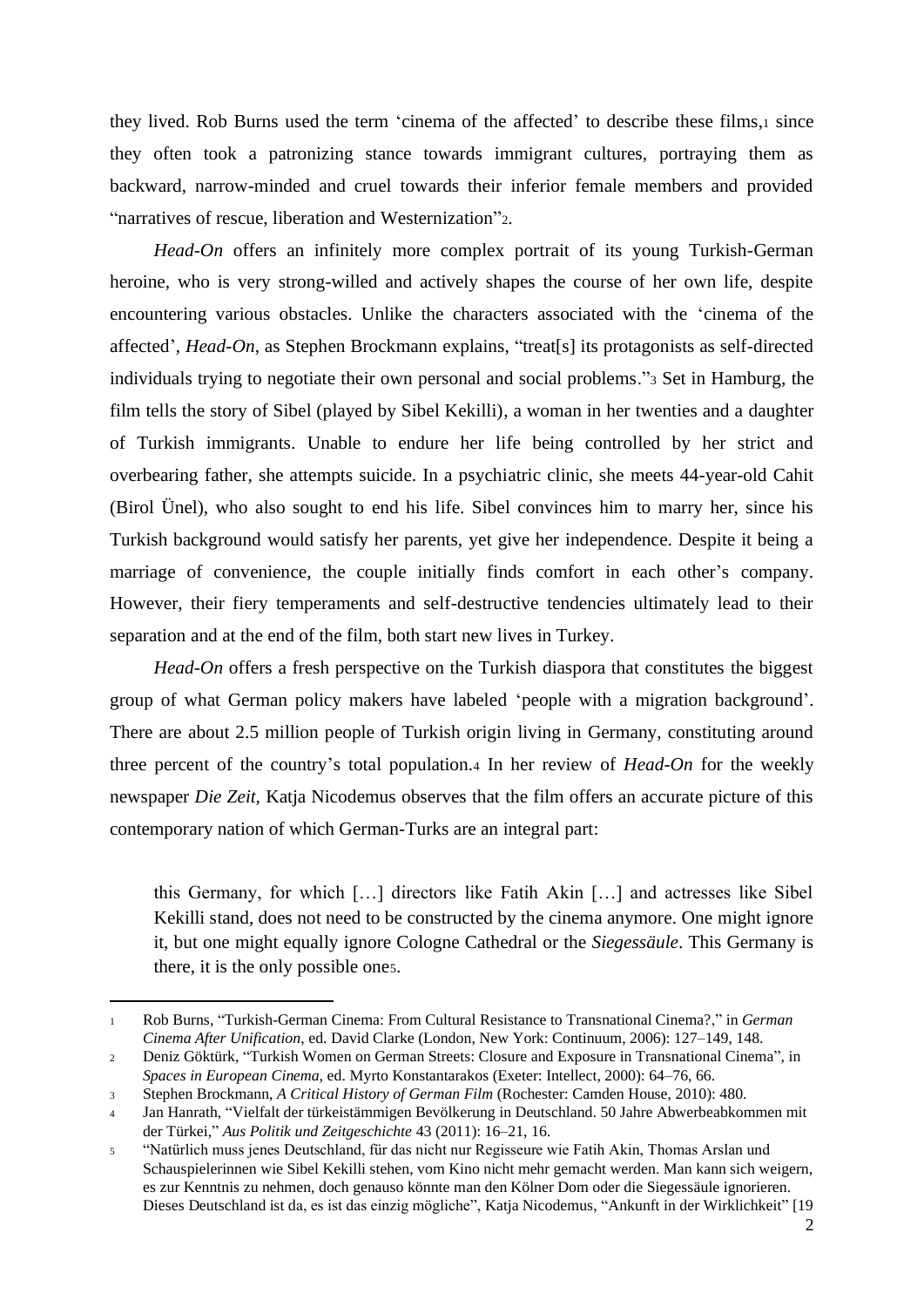The film's matter-of-fact portrayal of Turkish-Germans in Hamburg prompts Nicodemus to suggest that in *Head-On*, "the balancing act between familial constraint and urban socialization […] has moved into the background"6. However, this is an assessment with which I do not fully agree, because the pressure and ultimately, complete rejection, Sibel experiences for not meeting her family's expectation to be obedient and docile is the reason for her extreme distress and rebellion, and it is central to the formation of her identity, which is at the heart of the film.

The origins of the first generation of the so-called guest workers still contribute to the illiberal outlook of some Turkish-German families today. 2011 marked the fiftieth anniversary of migration from Turkey to Germany, which began in 1961, when the German government signed labor recruitment agreements with Turkey. Many of the men recruited were unskilled workers, since the jobs they were hired for, such as operating machines, assembly line work and other factory jobs, did not require specific skills.<sup>7</sup> Psychologist Ferah Aksoy points out that "most families who came in the sixties came from traditionally conservative rural regions,"<sup>8</sup> and her conversations with young Muslim women in Germany suggest that "many have hardly budged from their values" until the present day.<sup>9</sup> They live in communities that consider the family to be the most important social unit, its honor and reputation being central. Controlling and violent behavior of Turkish-German men towards their wives, daughters and sisters often harks back to a code of honor originating from Turkish villages that demands the man to act if the woman's honor is compromised.<sup>10</sup> In order to safguard the woman's honor, her virginity needs to be protected, which requires women to dress appropriately and, in some cases, limit her contact to men outside the family circle. If she fails to adhere to these principles, the woman risks not only damaging her honor, but also that of the family. As Angelika Königseder and Birgit Schulze explain,

February 2004], *Die Zeit* <http://www.zeit.de/2004/09/Berlinale-Abschluss> [acc. 4 September 2013] [Unless otherwise noted, all translations are my own].

<sup>6</sup> "Der Spagat zwischen familiärer Eingebundenheit und Großstadtsozialisation [...] rückt [ ] allerdings in den Hintergrund" (Nicodemus,"Ankunft in der Wirklichkeit").

<sup>7</sup> Deniz Göktürk, David Gramling and Anton Kaes, *Germany in Transit: Nation and Migration, 1955–2005* (Berkeley: U of California P, 2007): 9.

<sup>8</sup> Qdt. in Göktürk, Gramling and Kaes, *Germany in Transit*, 172.

<sup>9</sup> Qtd. in Göktürk, Gramling and Kaes, *Germany in Transit*, 172.

<sup>10</sup> Angelika Königseder and Birgit Schulze, "Türkische Minderheit in Deutschland," in *Vorurteile. Information zur politischen Bildung 271* (2006), *Bundeszentrale für politische Bildung* <http://www.bpb.de/izpb/9698/tuerkische-minderheit-in-deutschland?p=all> (acc. 4 September 2013).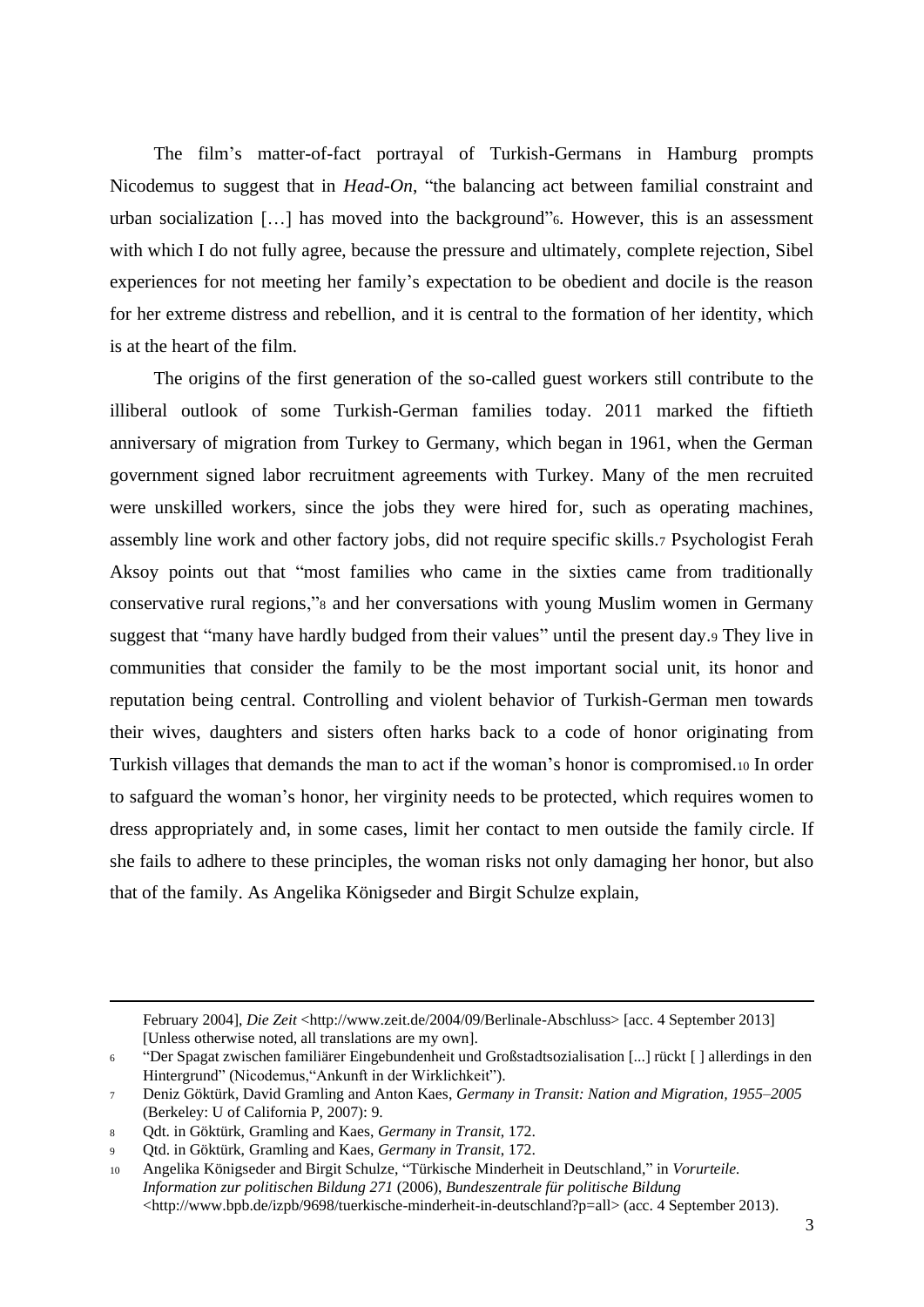the first generation of labor migrants, whose stay in Germany was supposed to be temporary, clung to this value system. Opening up to German society seemed unnecessary and was also difficult, because the majority of migrants did not come from big cities with a strong western influence, but mostly from rural Anatolia, where old traditions had remained valid for centuries11.

It is the persistence of these traditions and family structures that Sibel suffers from in *Head-On*. However, as I mentioned earlier, throughout the film she is portrayed as proactive and in charge of her own life, despite the strictures and the denigration she experiences at the hands of her brother and father.

Therefore, I want to argue that *Head-On* offers a progressive and empowering representation of a young Turkish-German woman. I will demonstrate how, through a painful and complex process of personal development, Sibel achieves independence and a self-chosen identity, which she does through role-play and a performance of gender, namely of femininity as well as of masculinity. Sibel's experimentation with gender roles is a reflection of the conflicting social mores and views on female equality held by her conservative, religious parents and the more permissive German society in which she grew up. While her parents and the Turkish-German community they belong to are part of a Turkish diaspora that can be defined as "a migrant group[ ] who have left [its] homeland but who continue[s] to share a religious, ethno-national, or national identity"<sup>12</sup> which markedly differs from that of the host nation, Sibel's cultural and personal identity is still in flux. *Head-On* illustrates her process of constructing a home and sense of belonging for herself that takes into account both her experience of living in Germany with migrant parents, and her return to her parents' homeland, which initially is anything but a home to her. The cities of Hamburg and Istanbul function as sites of Sibel's identity formation, both corresponding to a definition of the diasporic location by Jopi Nyman, who observes that

the diasporic location […] can be seen as a liminal space of identity, as a space where various […] forces, both global and local, remould identity. In this sense, diasporic identity can be addressed as a form of hybridized identity, as it is in this space of in

<sup>11</sup> "Die erste Generation der Arbeitsmigranten, deren Aufenthalt in Deutschland nicht auf Dauer angelegt war, hielt an diesem Wertesystem fest. Eine Annäherung an die deutsche Gesellschaft schien nicht erforderlich und war zudem schwierig, weil ein Großteil der Zuwanderer nicht aus den westlich orientierten türkischen Großstädten kam, sondern meist aus dem ländlich geprägten Anatolien, wo die jahrhundertealten Traditionen weiterhin ihre Gültigkeit behielten", Königseder, Schulze, "Türkische Minderheit in Deutschland".

<sup>12</sup> Girish Daswani, "The Anthropology of Transnationalism and Diaspora", in *A Companion to Diaspor and Transnationalism*, eds. Ato Quayson and Girish Daswani ([Online:] Wiley-Blackwell 2013): 29−53, 36.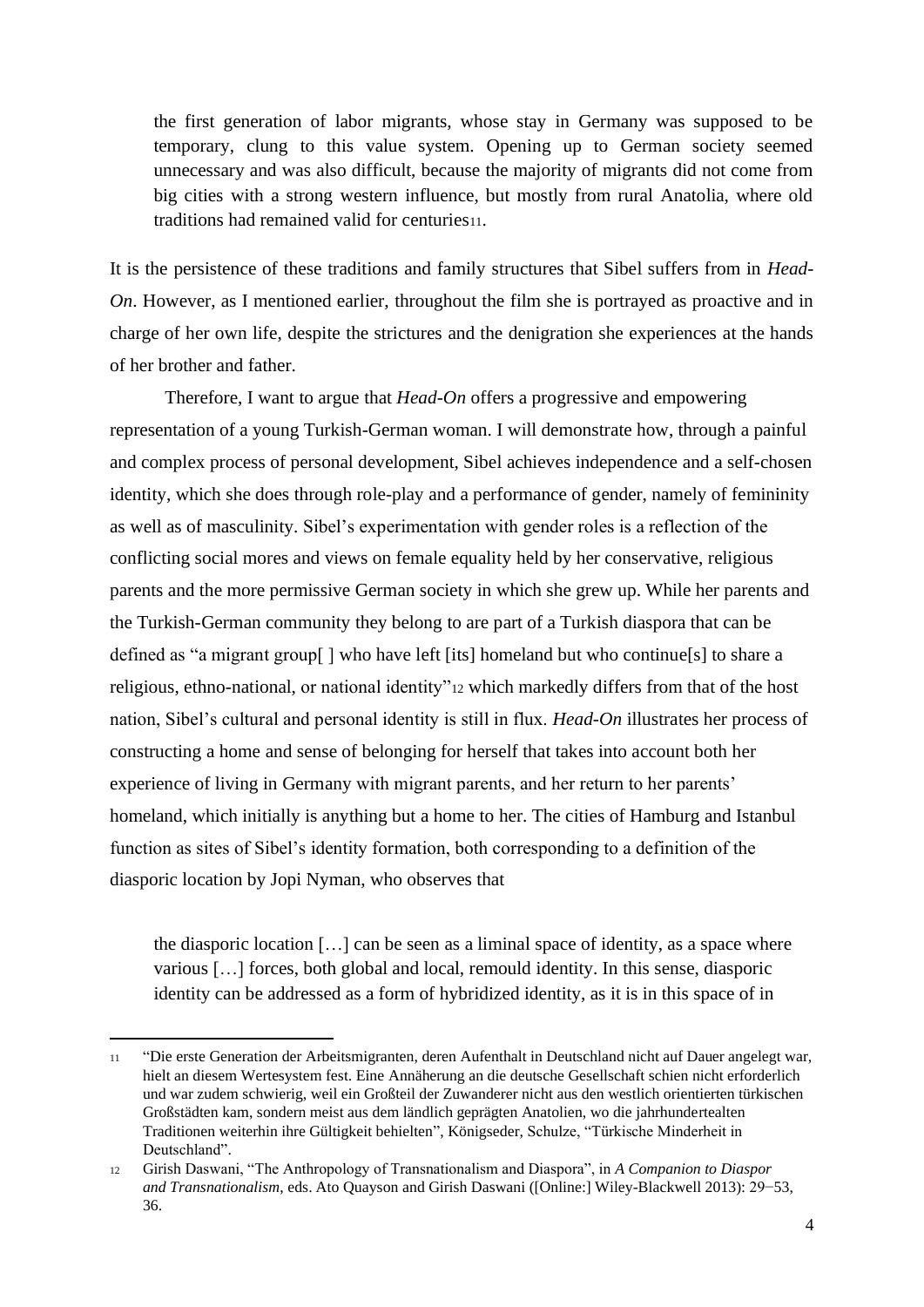betweenness where the diasporic subject reconstructs itself, problematizing the issues of home [and] belonging.13

The negotiation of conceptions of 'home' and 'belonging' is evident in Akin's representation of Turkey in *Head-On*, which, as this chapter will demonstrate, refuses to idealize the country as a lost homeland in a way that is typical of recent narratives of migrant experiences: "the notion of home is rearticulated in post-colonial narratives of diaspora and migration, and its link with some mythical geographical homeland is severed"14. Instead, the film uses the Istanbul location both as a manifestation of the protagonists' fraught relationship with their country of origin, and as the site of Sibel's experience of a newly and independently defined home, corresponding to an understanding of home common to diasporic fiction, whose "meaning […] is […] found in the future-oriented project[ ] of constructing a sense of belonging in a context of change and displacement" (Papastergiadis, 1998, p. 9).<sup>15</sup>

**Turkish-German femininity in** *Head-On***: Transgressing cultural and gender boundaries** We first encounter Sibel in a sexually suggestive pose  $[00:06]$ 16. Wearing a tight red top, black eyeliner and red lipstick, she sits with her elbows resting on her knees, showing her décolleté, and confidently reciprocates Cahit's gaze with a knowing half-smile. A close shot of her bandaged wrists reminds us of her attempted suicide that stands in stark contrast to the vivacity and strength communicated by her look and pose. But this is not a serious decision to end her life: as Jana Burgerová points out, Sibel's "suicide attempt in its ambivalence must be seen as an outcry against the strictures imposed by her father and brother, as well as an attempt to communicate to her family the strong attachment especially to her mother"<sup>17</sup> (Aysel Iscan), the only family member who is sympathetic to her plight. Sibel finds it unbearable to be controlled and policed for doing what would be completely acceptable for the German girls whose company she grew up in. Yet she must suffer brutal chastisement, explaining to Cahit that when her brother (Cem Akin) caught her holding hands with a boy, he broke her nose [00:13].

<sup>13</sup> Jopi Nyman*, Home, Identity, and Mobility in Contemporary Diasporic Fiction* (Amsterdam: Rodopi, 2009): 22.

<sup>14</sup> Nyman, *Home, Identity, and Mobility*, 25.

<sup>15</sup> Nikos Papastergiadis, *Dialogues in the Diasporas: Essays and Conversations on Cultural* Identity (London: Rivers Oram, 1998): 9.

<sup>16</sup> These numbers indicate the hours and minutes of the film's running time at the time the scene takes place.

<sup>17</sup> "Ihr Selbsttötungsversuch ist in seiner Ambivalenz sowohl ein Aufschrei gegen die erlebten Einschränkungen, zugemutet durch Vater und Bruder, als auch ein Versuch, dem Elternhaus ihre Verbundenheit insbesondere mit ihrer Mutter laut mitzuteilen", Jana Burgerová, "Gegen die Wand. Migration im Film," *Forum der Psychoanalyse* 24 (2008): 96–103, 97.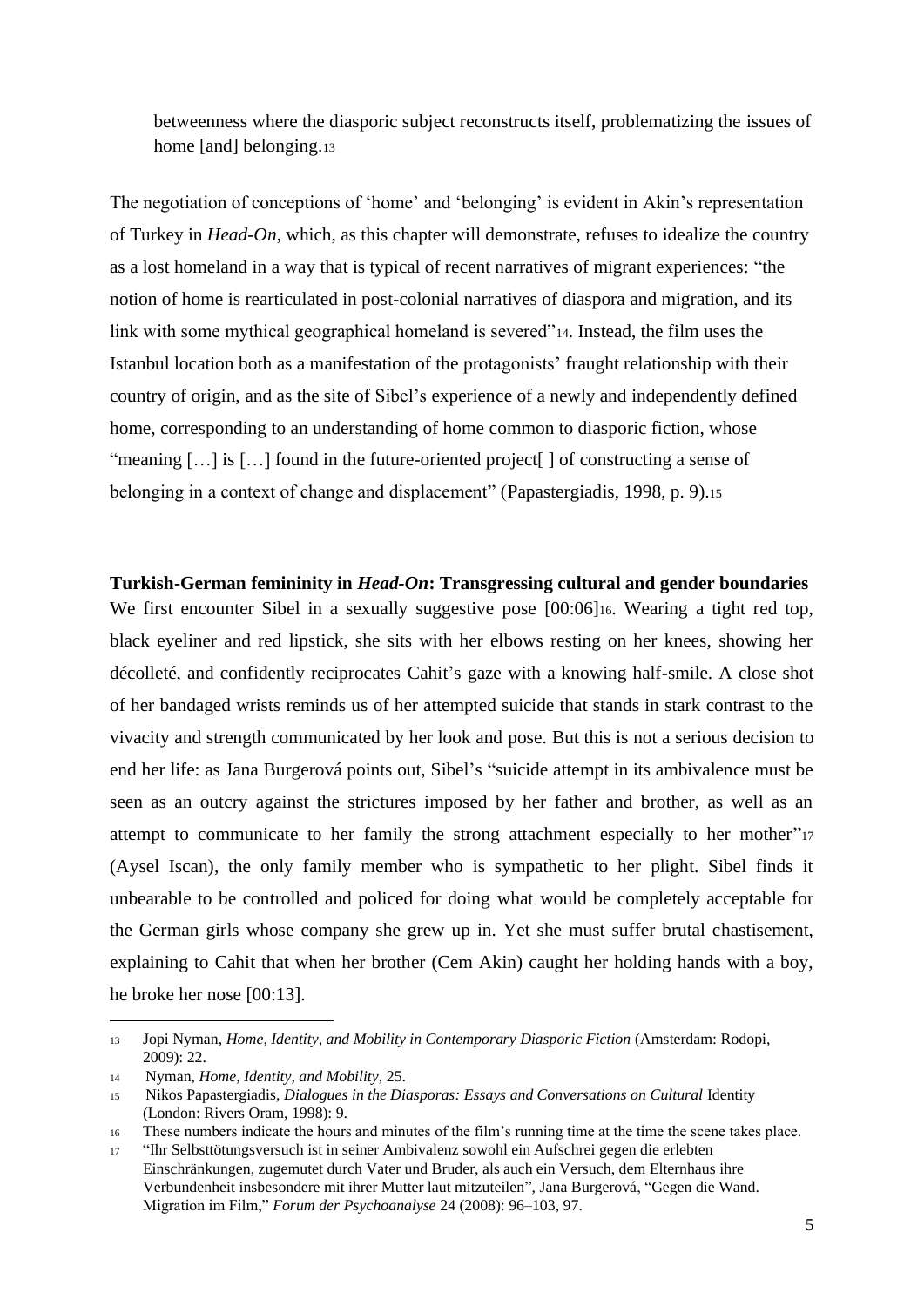Rather than wanting to die, Sibel is keen to live life to the fullest. In one of the most frequently quoted lines from the film, she states: "I want to live, Cahit. To live and to dance and to fuck! And not just with one guy"<sup>18</sup> [00:13]. She openly pursues sexual adventures and uses a rough, vulgar language that degrades women. "In her gender-sepcific disorientation, she acts like a man"19, as Burgerová observes. Sibel assumes an identity and demeanor that negate her experiences as a woman and verbally perpetuate the abusive mindset of the men around her. At the same time, Sibel opts for a markedly feminine appearance in order to attract men. At this point in the film, she is unable to develop a conception of self for example based on her abilities or the achievement of economic independence. Instead, Sibel takes on an identity based on rejecting and rebelling against everything her parents and her culture are demanding of her. Polona Petek points out that "Sibel's desire for freedom from the constraints and expectations of her atavistic family appears to be directed towards a singular goal – unbridled promiscuity rather than emancipation or acquisition of social, economic and/or cultural capital."<sup>20</sup> Her fake marriage to Cahit gives Sibel the freedom she longed for, and in the following months, she and Cahit enjoy a life of partying, drugs and sex with different partners.

Sibel's libidinous lifestyle in this part of the film is offset, however, by a scene in which she prepares a traditional Turkish meal for Cahit. Sibel's process of self-discovery and of finding her own identity is informed both by her Turkish background and the German surroundings. Maha El Hissy notes that "the crossing of boundaries in *Head-On* is characterized by role play and the oscillation between conformist and non-conformist identities"21. For Sibel, trying out different identities through masquerade and role play is a means of negotiating between the identity her parents assigned to her, that of the dutiful daughter and future housewife, and the life she wants to live, emotionally and sexually independent. This process of role playing and the oscillation between expected and rebellious behavior is epitomized by the dinner scene. In a montage sequence accompanied by Turkish vocal music, Sibel buys food and drinks, and we see her preparing stuffed peppers [00:52]. There are close shots of her hands cutting vegetables, stuffing the peppers, preparing a red

<sup>18</sup> "Ich will leben, Cahit. Ich will leben, ich will tanzen, ich will ficken! Und nich' nur mit einem Typen."

<sup>19</sup> " In ihrer geschlechtsspezifischen Orientierungslosigkeit gebärdet sie sich wie ein Mann ", Burgerová, "Gegen die Wand. Migration im Film," 97.

<sup>20</sup> Polona Petek, "Enabling collisions: Re-thinking multiculturalism through Fatih Akin's *Gegen die Wand/Head On,*" *Studies in European Cinema* 4.3 (2007): 177–186, 181.

<sup>21</sup> "Kennzeichned für die Grenzüberschreitung in *Gegen die Wand* sind das Rollenspiel und das Wechseln zwischen konformen und nonkonformen Identitäten", Maha El Hissy,"Transnationaler Grenzverkehr in Fatih Akins *Gegen die Wand* und *Auf der anderen Seite*", in *Von der nationalen zur internationalen Literatur. Transkulturelle deutschsprachige Literatur und Kultur im Zeitalter globaler Migration*, ed. Helmut Schmitz (Amsterdam and New York: Rodopi): 169−186, 173–174.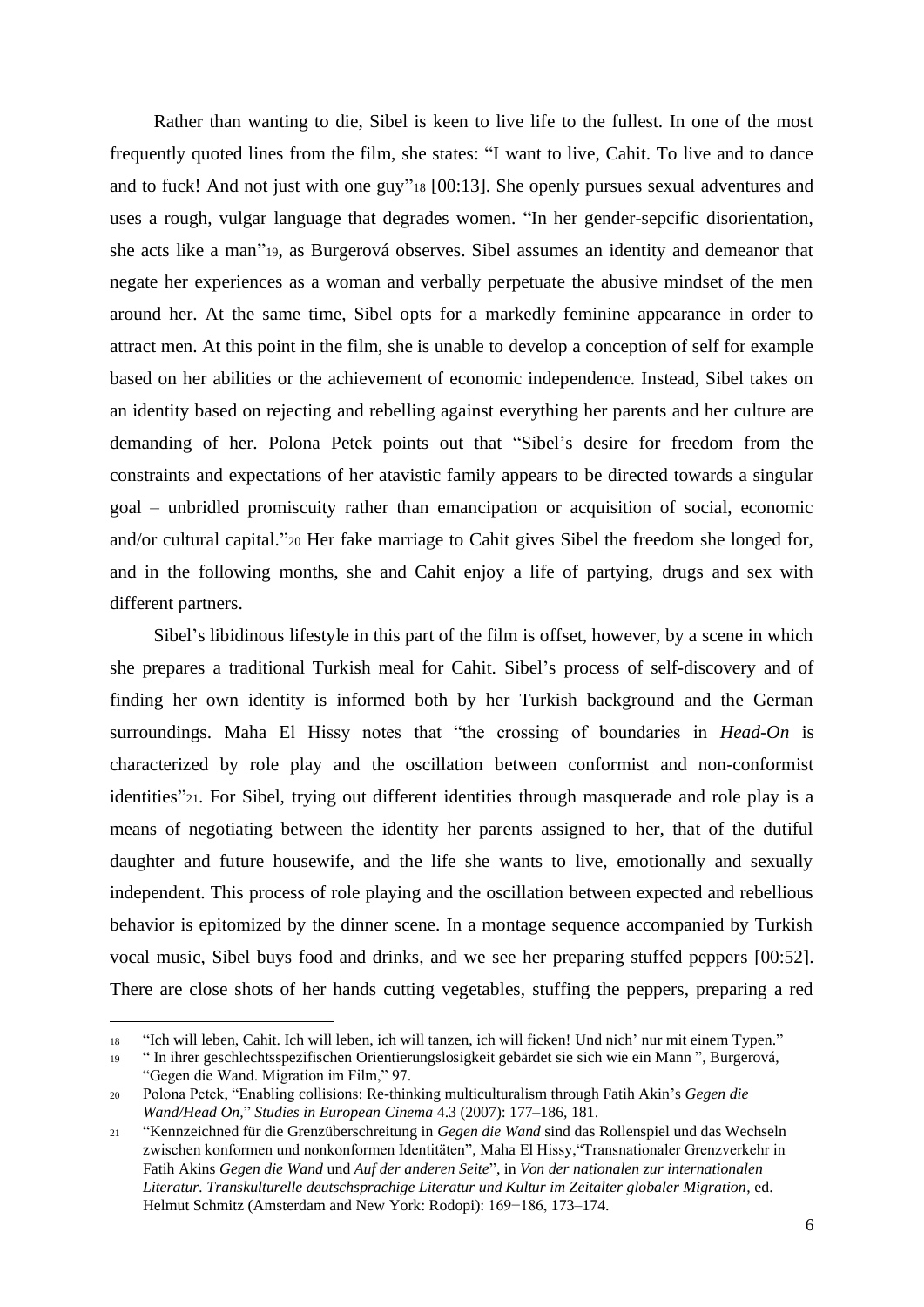sauce and laying out a colorful tablecloth with Cahit's help. The strong colors of the food − greens, reds and oranges − and the fact that we see Sibel blending the filling with her hands make the sequence a very visceral experience to the viewer, and one that is very positively coded. The preparation of food that we see has a life-affirming quality, conveying a warmth and comfort that contrasts with the images of squalor in Cahit's apartment, the grimy interiors of the bars and pubs the two frequent, and the cold, clinical environment of the psychiatric clinic. It suggests that the characters do not experience Turkish traditions and customs solely as restrictive and stifling, but that they also function to provide a sense of home and belonging. Petek comments on this scene by saying that "Cahit and Sibel […] develop a genuine, and not disabling, appreciation for their culture of descent. It is an appreciation […] encapsulated in culinary delights"22.

The montage also contains a shot of Cahit approvingly watching Sibel's efforts. It captures the moment in which his affection for her, which we saw growing in previous scenes, is cemented. Yet by the end of the scene, Cahit will be storming out of the apartment in anger. It is worth considering what exactly happens between these two moments. Significantly, Cahit's feelings for Sibel culminate in a moment in which she assumes the role of a Turkish housewife, emulating a traditional way of life that Cahit has so far vehemently rejected. Now he praises Sibel's cooking and her performance of the 'wife' role by saying that "marrying you wasn't such a bad idea"<sup>23</sup> [00:53]. Sibel declares that she learned the recipe from her mother [00:53], which further underlines that in cooking this meal, she conforms to the behavior expected of a Turkish woman, continuing a family custom that is passed on from generation to the next. She then goes on to say that her mother asked her about children, to which Cahit, in his enthusiasm, responds: "Let's make some [babies]"24 [00:53]. At this point, Sibel abruptly breaks with the housewife role and reasserts her desire for absolute independence by bluntly rejecting this proposition [00:53]. She explains that should her mother get too insistent, she could always say that Cahit was impotent, which would also be a good reason for a divorce. She then insults Cahit's feelings further by asking if they will go to their local club that night, implying that there she will meet someone for casual sex, which we have seen her do before. This sequence illustrates how Sibel temporarily assumes an identity and behavior that she has learned from her family, but only as long as this does not conflict with her demand for complete personal and sexual independence that is key to her new, chosen identity. Her changeful behavior suggests that, rather than being clear about who she

<sup>22</sup> Petek, "Enabling collisions," 183.

<sup>23</sup> "[W]ar keine schlechte Idee dich zu heiraten."

<sup>24</sup> "Lass uns doch welche machen."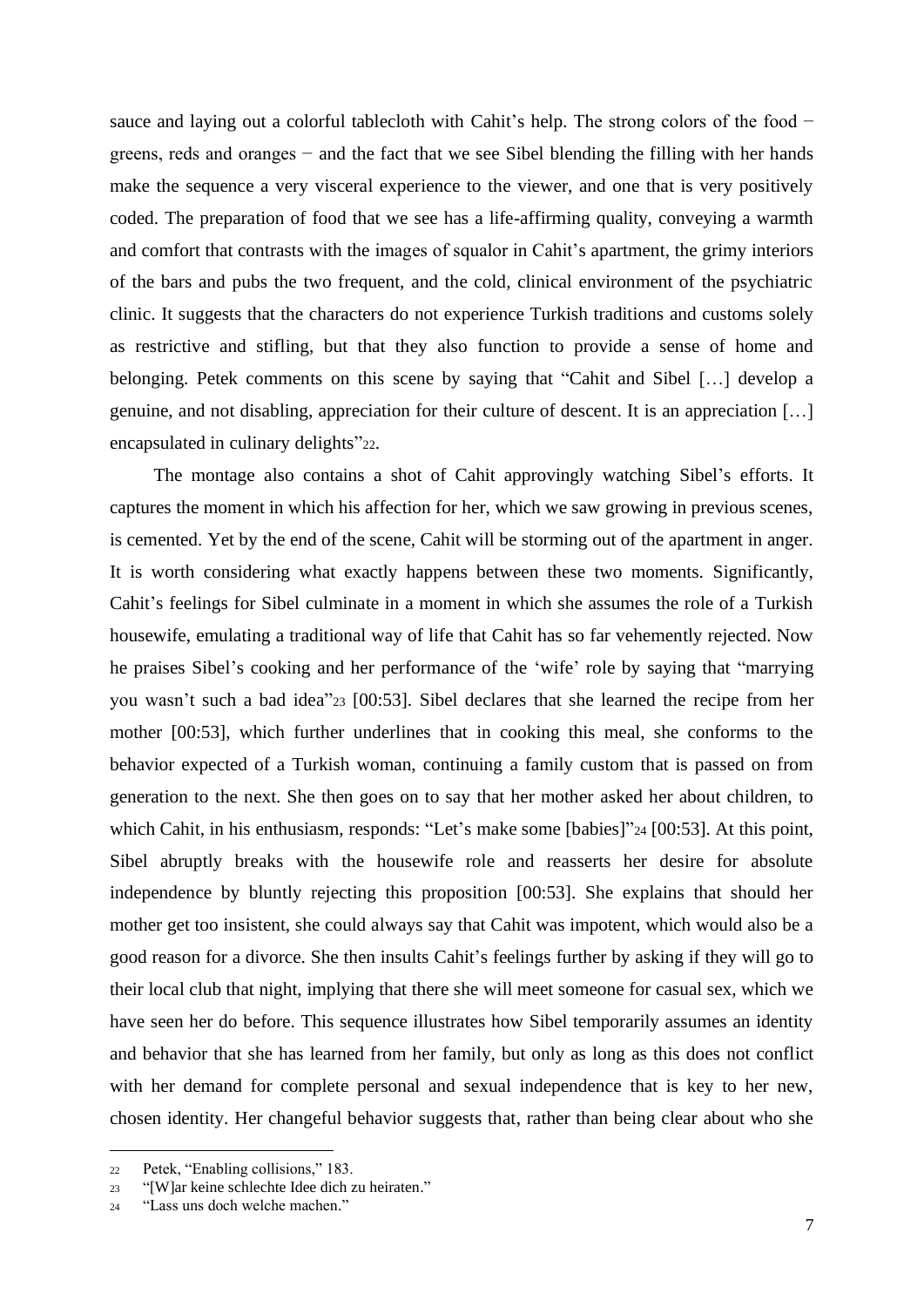is and how she wants to live, she is very much in a state of transition. El Hissy calls this state of transition a 'liminal phase' and points out that "this liminal phase is […] marked by a certain ambiguity and shows how the character[ ] exhibit[s] characteristics of the old, as well as the new phase"25. Sibel willfully ignores Cahit's feelings for her and hurts him by making clear that she prefers the company of other men to his. Her defensiveness suggests the fragility of the new identity that she has chosen for herself, and that she feels is endangered even by committing to a caring partner who has proven that he will not curtail her freedom.

The pair's shared life ends abruptly when Cahit smashes one of Sibel's lovers over the head with an ashtray, thereby killing him [01:06]. Having fallen in love with Sibel, Cahit could not contain his jealousy when being provoked by the rival. As a consequence, Sibel is cut off from her family and lives in fear of them avenging what they see as her guilt and shameful behavior. The following morning, Sibel spots her brother in the street and runs away from him as soon as their eyes meet, narrowly escaping him as he follows her [01:10]. He had threatened her already in the beginning of the film after her suicide attempt, saying that "if anything happens to [their father because of his grief and worry over Sibel], you will be dead meat"<sup>26</sup> [00:10]. The murder Cahit commits places Sibel in a situation where she is not only deprived of any support or comfort from her family, but also has to expect physical violence or worse from her own brother. The identity of dutiful Turkish daughter, which she performed in front of her parents in marrying Cahit, and which she re-enacted in the dinner scene, is now irredeemably lost to her.

Sibel takes up her cousin Selma's (Meltem Cumbul) offer to live with her in Istanbul. Once there, Sibel abandons her markedly feminine appearance from the Hamburg scenes, in which she had long hair and wore either short skirts or tight jeans that highlighted her female curves. She now looks very masculine, having her hair cut short and wearing baggy trousers and a bomber jacket [01:15]. In a voiceover, Sibel explicitly states that she is not living, but merely surviving in Istanbul, and likens her life to Cahit's experiences in prison: "you pulled the short straw, but jail is the only thing I can compare my life to here" $27$  [01:21]. The depiction of the city in the early Istanbul scenes underscores Sibel's feelings of alienation and isolation. Most of these scenes take place at night, and show Sibel moving either through empty streets or walking past other people who take no notice of her and whom she does not

<sup>25</sup> "Diese liminale Phase ist [...] durch einge gewisse Ambiguität gekennzeichnet und zeigt, wie die Charaktere Züge der abgeschlossenen, aber auch der neuen Phase in sich vereinen", El Hissy,"Transnationaler Grenzverkehr", 173.

<sup>26</sup> "Wenn dem Alten was passiert, wisch ich dich weg"

<sup>27</sup> "Du hast das härtere Los gezogen, doch Gefängnis is das einzige, was mir einfällt, wenn ich an mein Leben hier denke."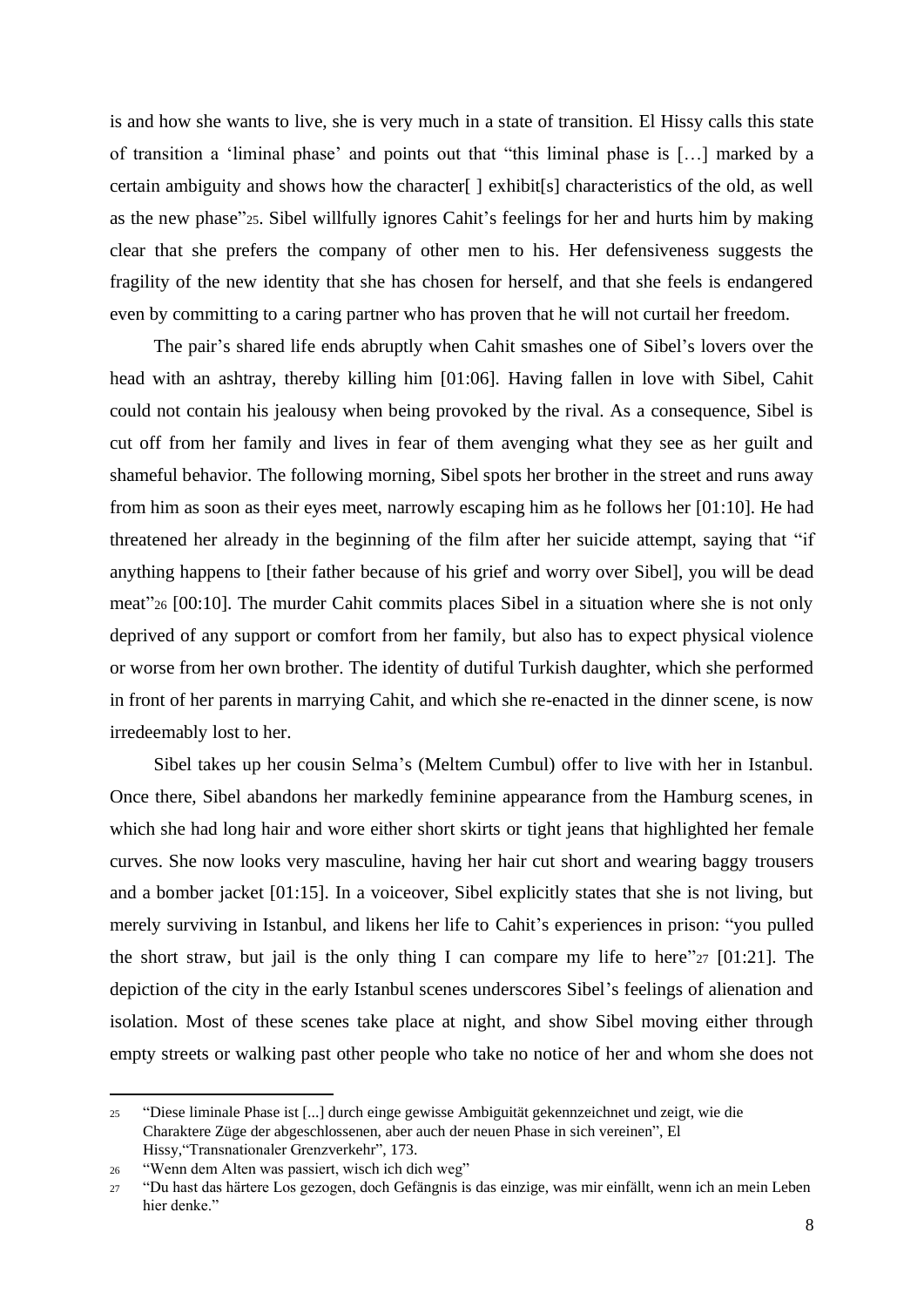interact with. Akin here repeatedly uses wide, high-angle shots, which show Sibel in a crowd of people, making her look small and forlorn. The depiction of Istanbul as anonymous and of Sibel as isolated demonstrate that "she […] is […] an 'exile' − banished from her diasporic home as well as from her ethnic homeland" 28, as Petek rightly observes. She is often pictured walking alone in dark back alleys of Istanbul, which are portrayed in the film as a maledominated territory in which women are vulnerable to sexual assaults. These back streets provide the setting for one the most striking scenes of the film, in which Sibel gets into a fight with a group of men. Müller-Richter comments on this scene by saying that "it is particularly noticeable that Akin opts to have scenes of excessive violence always set in […] so-called *backstages*, and also in moments that primarily concern the breach of spatial boundaries or the breach of […] masculine territoriality"29. Sibel finds herself in a liminal space populated by hotel and service staff as they leave work through the back door, but also by thugs and drug dealers. It is a liminal space also in the sense that here she undergoes a temporary transformation from a feminine' to a 'masculine' persona, in order to be able to meet the men she encounters as an equal.

The previous scenes have shown Sibel taking opium with a bartender, who rapes her after she has passed out [01:25]. When Sibel leaves the bar and encounters a group of men in a back alley who proposition her, her reaction is somewhat unexpected. In an outburst of rage that seems disproportionate to the provocation, she stops, turns around and shouts at one of the men: "Why don't you go fuck your mothers?"<sup>30</sup> [01:26]. She then runs towards him, knees him in the groin and kicks him as he lies on the ground. The other two men rally to his defense, beating and kicking Sibel to the ground. The men then walk away, but Sibel gets up and shouts more insults at them, upon which the man she first attacked walks towards her again. She attacks him a second time, and is again beaten up by his friends. Although she is now severely injured, her face covered in blood, her eyes swollen and her nose broken, Sibel gets up and provokes the men a third time, only for one of them to stab her with a knife [01:28].

Being easily provoked and answering a verbal provocation with physical violence, Sibel emulates a "domineering form[ ] of masculinity characterised by physical control, aggression,

<sup>28</sup> Petek, "Enabling collisions," 183.

<sup>29</sup> "Es ist überaus auffällig, dass Akin Szenen exzessiver Gewalt stets in [...] so genannten *backstages* spielen lässt; in Moment, in denen es vorrangig um die Verletzung von Raumgrenzen oder um Verletzungen [...] maskuliner Territorialität geht", Klaus Müller-Richter, "Phantasmagorien der Rückkehr aus der Migration – Fatih Akins kinematographische Konstruktion und Inszenierung von Heimaträumen," in *Imaginäre Topographien: Migration und Verortung*, eds. Klaus Müller-Richter, Ramona M. Uritescu-Lombard [Bielefeld: transcript, 2007]: 177–194, 186 [Emphasis in original].

<sup>30</sup> "Niye defolup ananızı sikmiyorsunuz?" [Trans. Beyza Ates].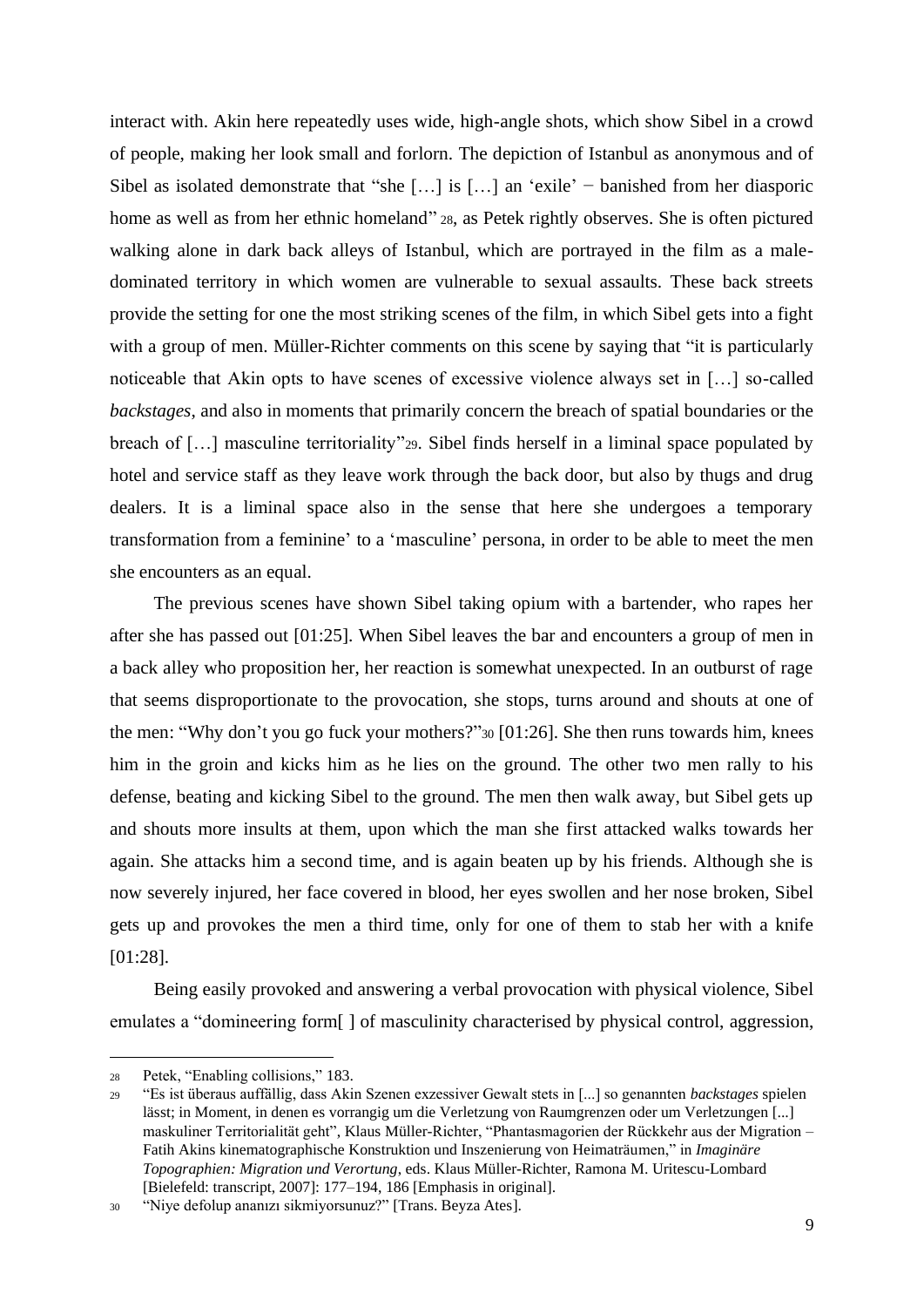conquering and competition"31. Her body language – she first reacts to the men's calls by smashing her sports bag on the ground and turning around with her fists clenched and her shoulders rounded like a wrestler – and her ruthless fighting style, is stereotypically masculine rather than feminine. As Burgerová observes, Sibel "denies […] her own female boundaries and fragility in an unconscious suicidal drive."<sup>32</sup> However, explaining her behavior as merely self-destructive or suicidal does not do justice to Sibel's motives in this scene. First and foremost she seeks to avenge the violence and humiliation she suffered at the hands of men; her unbridled rage and defiance exemplified by her overreaction to being provoked and her repeated taunting of the men. Even though she is acting irrationally and self-destructively, as viewers we are struck by Sibel's extraordinary courage and resilience.

Sibel's "gender-crossing masquerade"<sup>33</sup> corresponds to an understanding of gender as performative as contended by queer theory. Judith Butler has argued that the gender categories of 'male' and 'female' are socially learned rather than innate. Butler states that "there is no gender identity behind the expressions of gender; […] identity is performatively constituted by the very 'expressions' that are said to be its results."<sup>34</sup> Thus, in Butler's view, it is our acquired and internalized behavior and appearance that codes us as distinctly male or female:

a sedimentation of gender norms produces the peculiar phenomenon of a 'natural sex' or a 'real woman' [and] this is a sedimentation that over time has produced a set of corporeal styles which […] appear as the natural configuration of bodies into sexes existing in a binary relation to one anotherss.

Sibel's performance of masculinity draws attention to the constructedness of gender by breaking up this male-female binary.

Sibel's gender identity in this scene is ambiguous: She fully inhabits a male demeanor and appearance, but her opponents are well aware that she is a woman. The confrontation is started by a man who addresses her by saying "Hey baby? What are you doing out so late?

<sup>31</sup> Niall Hanlon, *Masculinities, Care and Equality: Identity and Nurture in Men's Lives* (Basingstoke: Palgrave Macmillan, 2012): 61.

<sup>32</sup> "[L]eugnet in unbewusster suizidaler Absicht [...] die eigene weibliche Grenze und Fragilität", Burgerová, "*Gegen die Wand*. Migration im Film," 101.

<sup>33</sup> For the term "Gender-Crossing-Maskerade," see Ortrud Gutjahr, "Migration in die Ungleichzeitigkeit: Fatih Akins *Gegen die Wand* und die Wende im deutsch-türkischen Film," in *Krisenkino. Filmanalyse as Kulturanalyse: Zur Konstruktion von Normalität und Abweichung im Spielfilm*, ed. Waltraud Wende and Lars Koch (Bielefeld: transcript, 2010): 225–249, 245.

<sup>34</sup> Judith Butler, *Gender Trouble: Feminism and the Subversion of Identity* (New York: Routledge, 1990): 25.

<sup>35</sup> Butler, *Gender Trouble*, 240.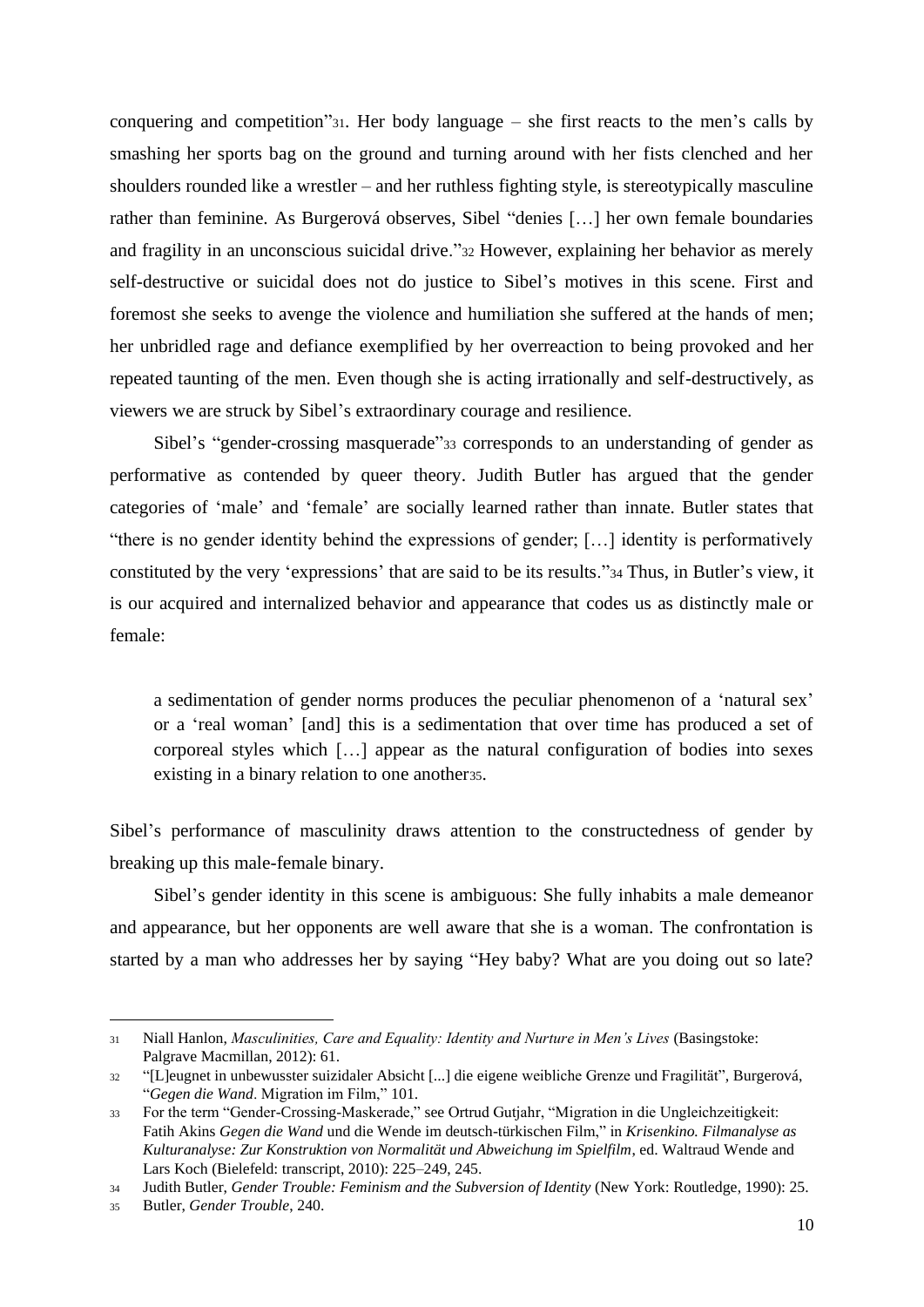[...] You need a man?" $36$  [01:26]. Later, the men call her a "fucking slut" $37$  [01:27] and tell her: "Watch your mouth, girl"38 [01:27]. At the same time, Sibel's appropriation of a typically masculine brand of verbal and physical aggression prompts the men to treat her as they would treat a male adversary. Their reaction suggests that our perception of gender is influenced as much by a person's behavior as it is by their biological make-up.

Butler proposes to consider gender as an ""act', as it were, which is both intentional and performative, where 'performative' suggests a dramatic and contingent construction of meaning"39. As Gutjahr<sup>40</sup> notes, the violent confrontation between Sibel and the men is a reenactment of the abominable physical violations such as the rape that immediately preceded it, but also of Sibel's mistreatment through her male relatives back in Hamburg. Sibel's performance of masculinity has the purpose of holding up a mirror to these abusive forms of hyper-masculinity she has encountered. Gutjahr comments on her verbal provocations, which are less pronounced in the finished film than in the script (which has her say "I fuck your mothers, I fuck your fathers, I fuck your children, I fuck your families"41), by saying that "through her provocations, Sibel reinacts […] her […] rebellion against traditional gender roles and ways of life"42. Behaving like a man herself allows Sibel to create a new identity as she refuses to be dominated, ordered about, and humiliated by men any longer. Although severely injured, she survives and starts a new life, thus ultimately emerging triumphant.

When Cahit comes to meet Sibel in Istanbul after having served his sentence, he finds her transformed. In Berghahn's words, "Sibel has traded the role of femme fatale for that of mother"43. She has renounced the excessive and promiscuous lifestyle that she practiced in Hamburg for a more secure, conventional life with a boyfriend and daughter. Although they spend a few days and nights together [01:43–01:47], Cahit cannot convince Sibel to stay with him, so he embarks on the journey to Mersin alone [01:49]. Cahit's plan to relocate to his birthplace Mersin, motivated by nostalgic memories, and Sibel's decision not to join him are

<sup>36</sup> "Güzelim, yavrum sen n'apıyorsun gecenin bu saatinde sokaklarda ha? [...] Canım, güzelim erkek mi istiyorsun ha?" [Trans. Beyza Ates].

<sup>37</sup> "Pis orospu!" [Trans. Beyza Ate].

<sup>38</sup> "Ya kızım, gitsene sen işine ya!" [Trans. Beyza Ates].

<sup>39</sup> Butler, *Gender Trouble*, 139.

<sup>40</sup> Gutjahr, "Migration in die Ungleichzeitigkeit," 246.

<sup>41</sup> "Ich fick' eure Mütter, ich fick' eure Väter, ich fick' eure Kinder, ich fick' eure Sippen", Fatih Akin, Gegen die Wand*. Das Buch zum Film mit Dokumenten, Materialien, Interviews* (Cologne: Kiepenheuer und Witsch, 2004): 156.

<sup>42</sup> "Sibel reinszeniert mit ihren Provokationen [...] ihre [...] Auflehnung gegen tradierte Geschlechtervorstellungen und Lebensprinzipien", Gutjahr, "Migration in die Ungleichzeitigkeit," 246.

<sup>43</sup> Daniela Berghahn, "'Seeing everything with different eyes': The diasporic optic in the films of Fatih Akin", in *New Directions in German Cinema*, eds. Paul Cooke and Chris Homewood (London : I. B. Tauris, 2011): 235−252, 247.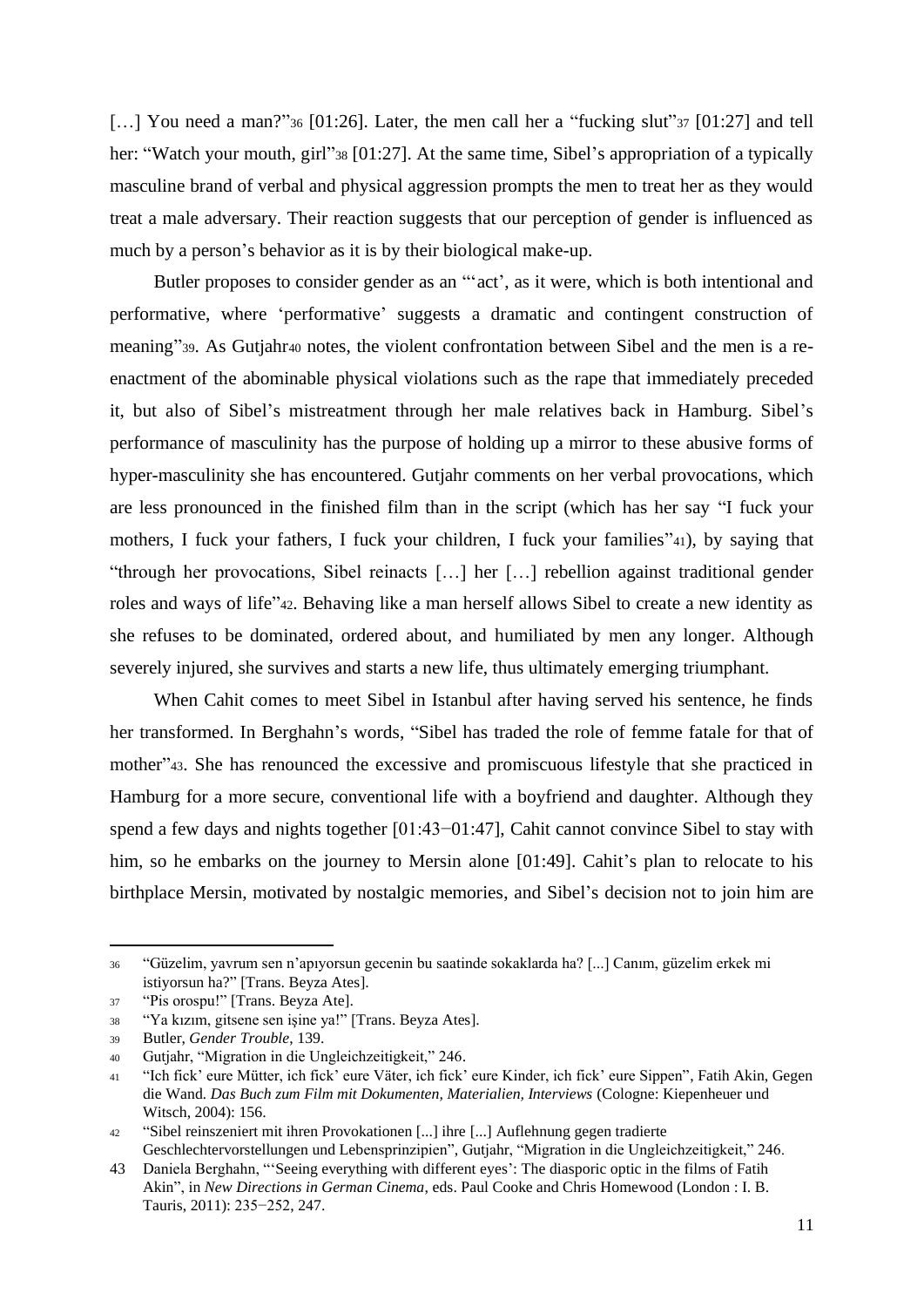indicative of the ways in which *Head-On* interrogates the concept of homeland by juxtaposing the different ways in which first and second generation immigrants relate to the place of their ethnic origin.

### **Complicating conceptions of home and belonging: The representation of Istanbul in**  *Head-On*

Throughout the film, Akin complicates the concept of homeland or *Heimat*, which is a central theme not only in *Head-On*, but in several of his other films such as *Solino* (2002) and *The Edge of Heaven* (2007), which also feature home-seeking journeys44. It is noteworthy that Akin indirectly addresses the idea of *Heimat*, since, as Berghahn notes, "*Heimat* is a quintessentially German theme"45, which gained prominence in German cinema during the 1950s with the proliferation of the *Heimatfilm*. The concept of *Heimat*, which resists any simple definition, involves a deep feeling of belonging to one's place of origin and its community that is often tinged with nostalgic longing, because one has left it behind or because it has been transformed in some process of modernization. The work of exilic filmmakers often contains a similarly idealized vision of the lost homeland. In his analysis of exilic and diasporic cinema, Naficy uses the concept of the 'chronotopes': "cinematic chronotopes are specific temporal and spatial settings in which stories unfold"46, and which are used to depict the homeland and the place of exile. While the homeland is typically presented as a utopian idyll and is associated with open spaces, boundlessness and timelessness, life in exile has a contemporary setting that is presented as a dystopian, claustrophobic, and closed space47. The depiction of the lost "homeland is cathected by means of fetishization and nostalgic longing for [its] natural landscape"48. *Head-On* refuses to simply reproduce such an idyllic rendering of the lost homeland, which is evidenced by the depiction of the urban space of Istanbul in the film.

The only idealizing visual representation of Istanbul in the film occurs in the six musical interludes, which show actress Idil Üner in a long red dress, singing melancholic songs about unrequited love [00:00; 00:15; 00:45; 01:15; 01:29, 01:50]. These inserts frame and interrupt the narrative flow and comment on the protagonists' feelings via the melodramatic lyrics: "Have all those who love and who have lost their lovers lost their senses

<sup>44</sup> Daniela Berghahn, "No place like home? Or impossible homecomings in the films of Fatih Akin," *New Cinemas: Journal of Contemporary Film* 4.3 (2006): 141–157, 145 [Emphasis in original).

<sup>45</sup> Berghahn, "No place like home?", 144.

<sup>46</sup> Hamid Naficy, *An Accented Cinema: Exilic and Diasporic Filmmaking* (Princeton and Oxford: Princeton UP, 2001): 152.

<sup>47</sup> Naficy, *An Accented Cinema*, 5, 152–153.

<sup>48</sup> Naficy, *An Accented Cinema*, 5.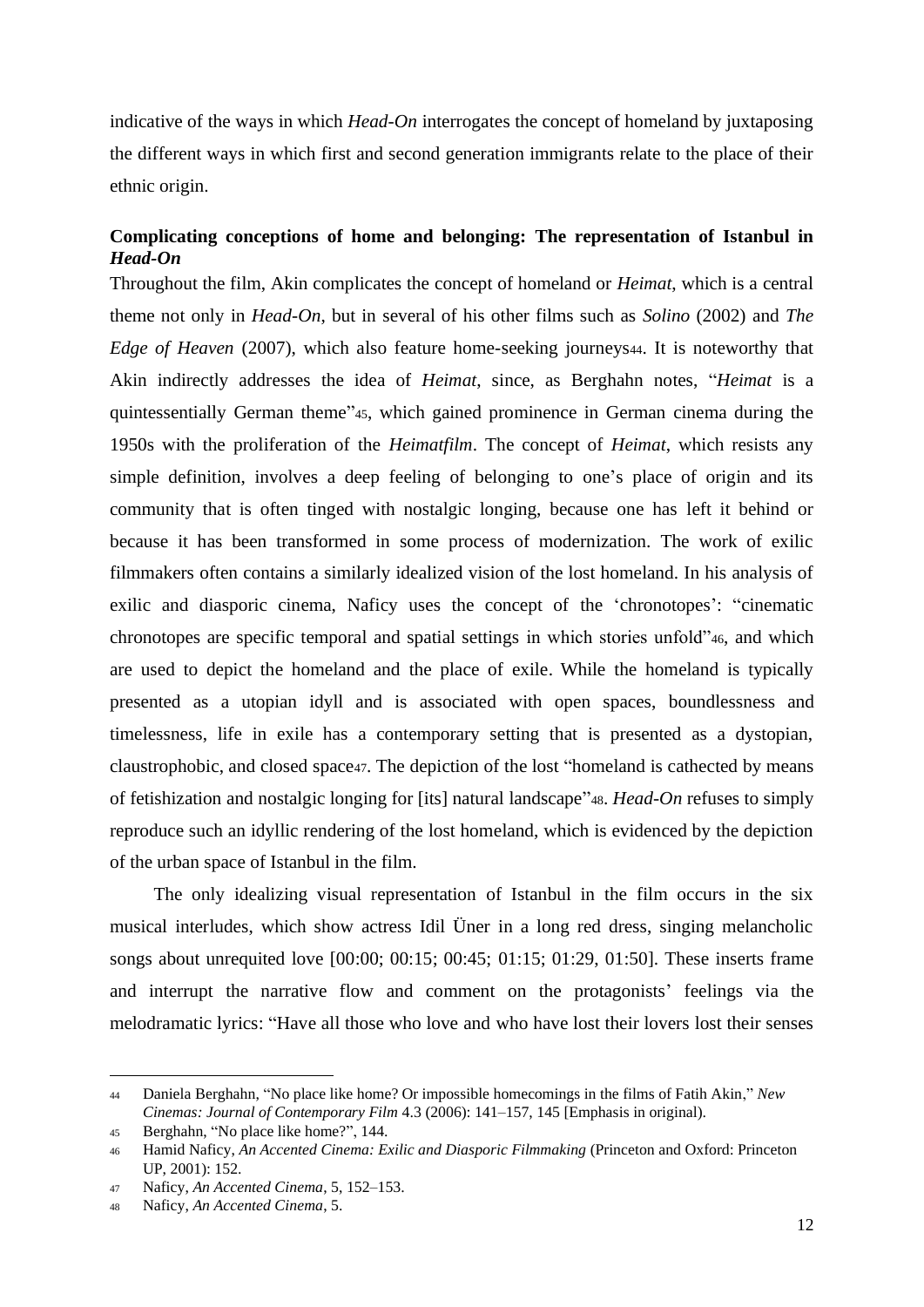like me? […]/ I lost my mind/ May the mountains rejoice in my stead"49 [01:50]. Akin states that he chose the songs to demonstrate how classical Turkish music addresses heartbreak and excessive passion in a similar way to the western punk music used elsewhere in the film50. Üner is accompanied by the Roma clarinetist Selim Sesler and his ensemble; the ground they stand on is covered with Oriental rugs, the majestic Süleymaniye Mosque and the Golden Horn towering in the background. This panorama is the only setting in *Head-On* that reproduces the open chronotopes of the homeland, its idyllic scenery and landmarks, which Naficy<sup>51</sup> associates with exilic and diasporic filmmaking. However, it does so in a knowing and distancing way. As Landwehr comments, the musical interludes constitute a postmodern rendering of Turkish history that reduces it to stereotypical images: the Istanbul "tableau can be regarded as a self-referential statement on the role of the media, especially film, to alter or even create the images by which people remember a specific time and place"52. The static shots of the musicians and the mosque quote other idealized depictions of the city, namely those directed at tourists. Akin himself states that this representation "was a way to break the Western, realistic look of the film with a kitschy postcard element"53. Thus, Akin uses the musical interludes to expose idealized depictions of Turkey, while at the same time they demonstrate the filmmaker's tendency to merge elements of eastern and western culture.

The multifaceted and changing representations of Istanbul throughout *Head-On* reflect Akin's status as a second-generation immigrant who is influenced by both German and Turkish culture. Born in Germany in 1973 to Turkish parents, Akin is not an exilic or diasporic filmmaker; instead he fits Naficy's category of 'postcolonial ethnic and identity filmmaker'. Naficy writes that "ethnic identity films […] deal with […] the conflict between descent relations, emphasizing […] ethnicity, and consent relations, stressing self-made, contractual affiliations. […] [they are] concerned with becoming"54, that is, the individual's identity formation in their new country. *Head-On* blurs the boundaries between home and host country – neither Germany nor Turkey are clearly one or the other – but at the same time

<sup>49</sup> "Herkes sevdiğine böyle mi yanar? [...] / Ben perişan oldum, efendim, aman/Dağlar şen olsun." [Trans. Beyza Ates].

<sup>50</sup> Fatih Akin and Wendy Mitchell, "Going to Extremes: Fatih Akin on His Turkish-German Love Story *Head-On*," *indiewire* (2005) <http://www.indiewire.com/article/going\_to\_extremes\_fatih\_akin\_on\_his\_turkishgerman\_love\_story\_head-on> (acc. 13 September 2013).

<sup>51</sup> Naficy, *An Accented Cinema*, 153*.*

<sup>52</sup> Margarete Landwehr, "Liminal Spaces in Fatih Akin''s *Gegen die Wand/Head-On*: Orientalism vs Globalisation," in *Performing Difference: Representations of 'The Other' in Film and Theatre*, ed. Jonathan C. Friedman (Lanham: UP of America, 2009): 76–88, 84.

<sup>53</sup> Akin and Mitchell, "Going to Extremes," 2005.

<sup>54</sup> Naficy, *An Accented Cinema*, 15.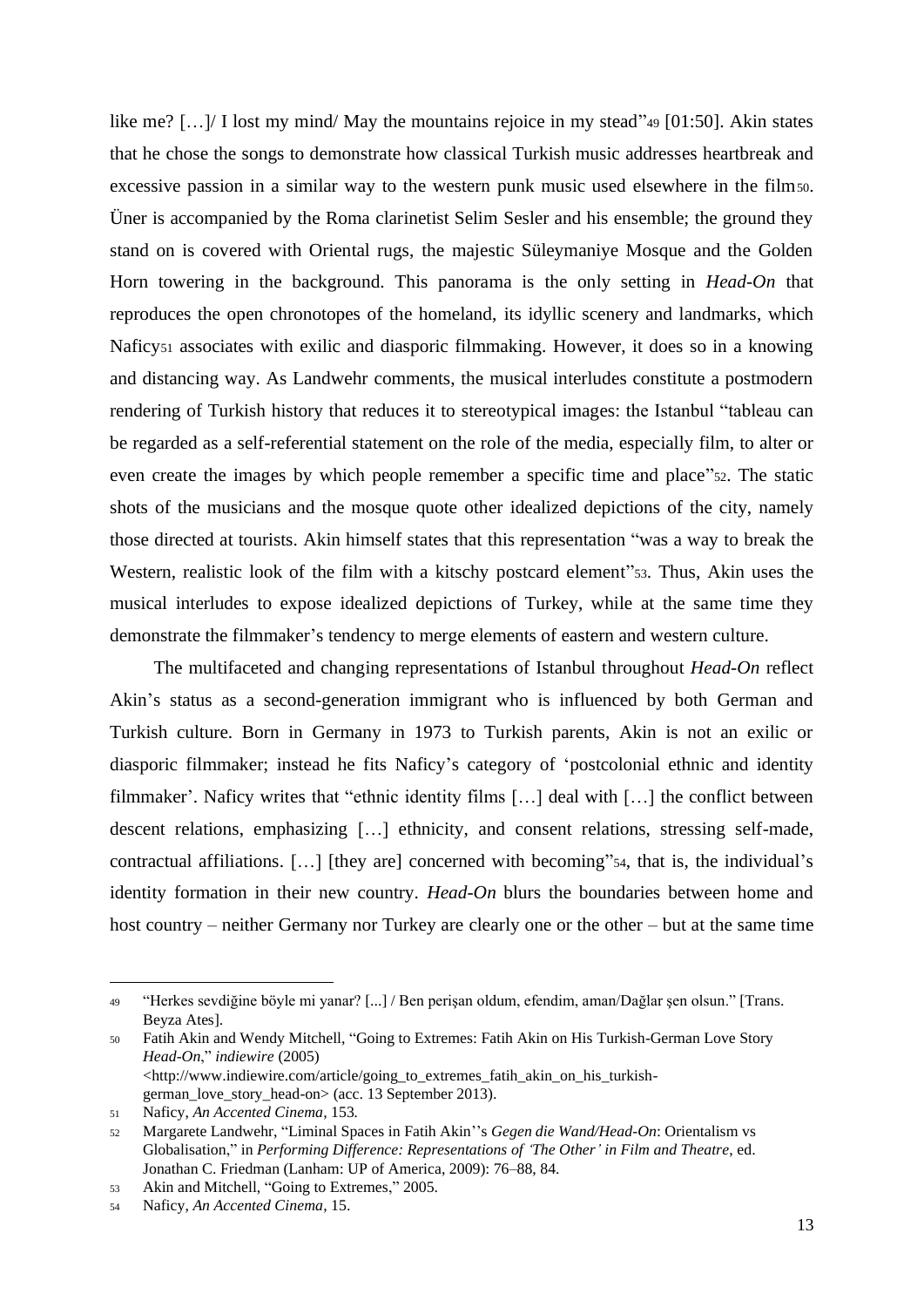it emphasizes Sibel's self-chosen affiliation with Istanbul, her new home: she initially feels like a stranger in the city, but by the end of the film, she is settled there.

This process is reflected in the changing representation of Istanbul in the film. During Sibel's initial 'exile,' that is, from the time she is taken in by Selma until she is found by a taxi driver after the climatic fight with the three men, the city is portrayed as anonymous, dark and hostile. But the scenes showing Sibel and Cahit in Istanbul after he has served his sentence portray the city in a much friendlier light. The characters often enjoy panoramic views of Istanbul from a comfortable distance: when Cahit meets Selma at one of the top floors of the Marmara Hotel to enquire after Sibel, his gaze shifts to the windows overlooking the Bosporus [01:37]. Later, Selma, Sibel and her baby are pictured in a brightly lit, spacious flat overlooking the city [01:42], and Sibel and Cahit are seen sitting on a balcony on a sunny afternoon, looking at buildings and the sea below [01:45]. The fact that the protagonists are frequently shown looking down on the city visualizes the degree of mastery over their own lives that they have achieved. Cahit has overcome his alcoholism, which played a part in the murder he committed, and he seems much calmer, even if he is still in search of a place to settle down in. Sibel's situation is mirrored in the two opposing representations of Istanbul in the middle and end sections of the film. She is no longer at risk of being swallowed by its dark streets, but is able to look back at her former, self-destructive actions from a spatial and emotional distance. *Head-On* thus renounces any simplistic rendering of Turkey as an idyllic homeland. Instead, it uses Istanbul locations to mirror the characters' conflicted and changing feelings, or to knowingly comment on romanticized or clichéd representations of (life in) Turkey.

At the same time, the fact that both protagonists settle down in Turkey at the end of the film is highly unusual for second-generation migrants naturalized in Germany, as Petek55 points out: both Cahit and Sibel are German citizens who had lived in the country for decades. However, the film's ending questions whether Germany ever became a home for its protagonists by suggesting that while Sibel was unable to achieve a fulfilling life in Hamburg, she does so in Istanbul. Indeed Sibel's relationship to Turkey and Istanbul is marked by contradictions that the film never fully resolves. On the one hand, she moved to Istanbul to escape her family, initially has little connection to the city and is very isolated there. On the other hand, Istanbul is the place where Sibel's identity formation culminates after her fight with the men: "Sibel's symbolic 'death', the beating, and her daughter's birth can be

<sup>55</sup> Petek, "Enabling collisions," 180.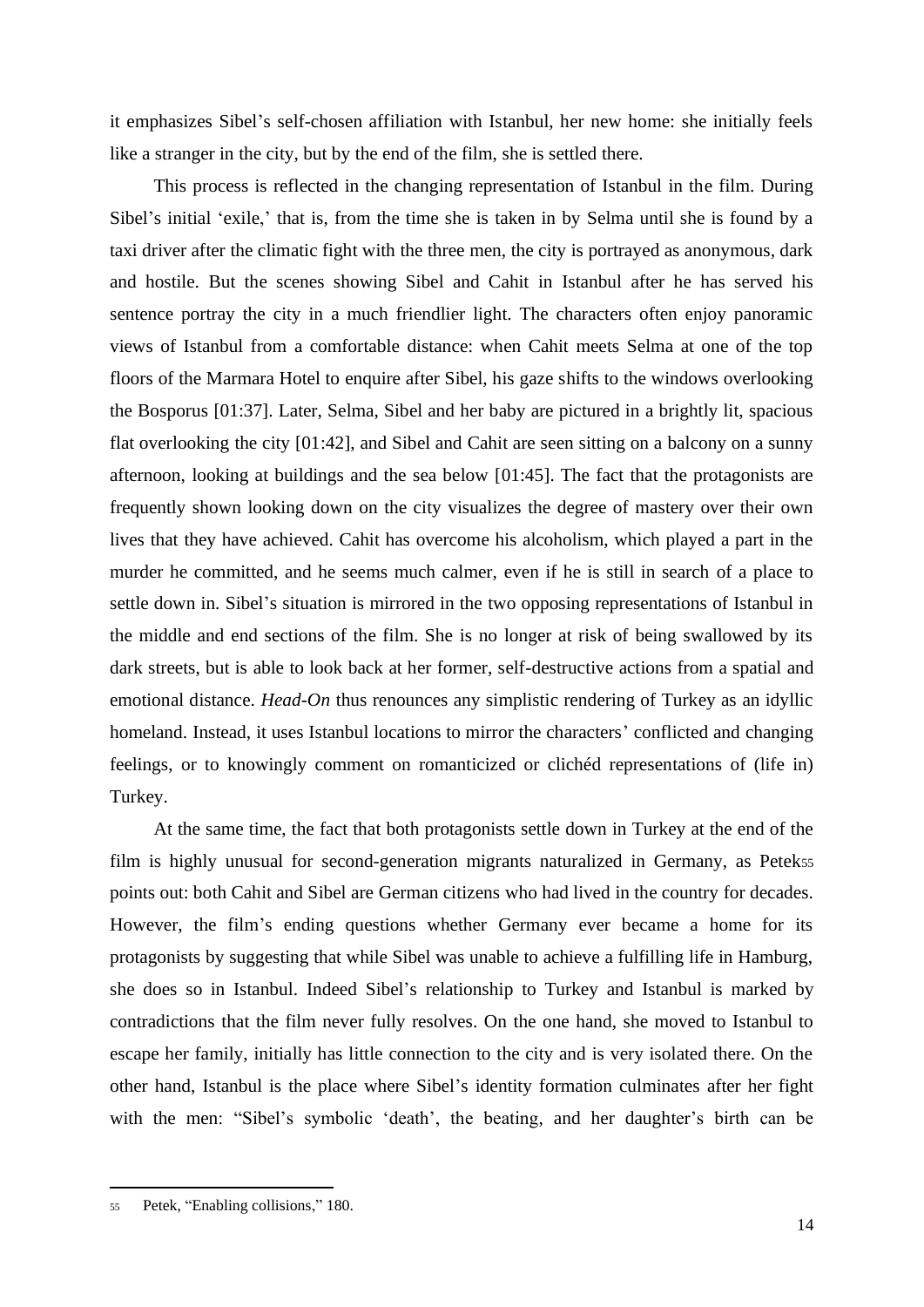perceived as the death of Sibel's old persona and the birth of a new self"56.While the Istanbul setting of these climatic scenes point to the redemptive qualities of Sibel's ethnic homeland Turkey, one might conversely argue that she could lead a life very similar to that in Istanbul in Germany or any other country once she is no longer being controlled by her male relatives and has found a partner who offers her both independence and support.

Akin himself strongly opposes a reading of the ending as an endorsement of Turkey as a lost homeland where German-Turks may find redemption. He states that

what interests me is not the place [Sibel lives at the end of the film], but the situation. She has a man and she has a child. But she is not happy with that. I think […] [that] all my characters are searching for something. Searching for a better life. […] [But] whether they find it remains unclear. And in their country of origin they look for redemption. But they do not find redemption57.

Thus, for Akin, the return to the country of origin alone does not provide a simple solution to his protagonists' problems. This is exemplified by the ending of *Head-On*, which sees Sibel forced to choose between freedom and security. As Margarete Landwehr points out, "Sibel realizes at the film's conclusion [that] complete freedom doesn't exist as she must choose between her child and her lover."<sup>58</sup> She has to decide whether to stay with her partner or follow Cahit to Mersin*.* 

It is notable that *Head-On* does not judge Sibel's nights with Cahit in Istanbul in any way or condemn them as morally reprehensible. We do not see her having to answer to her boyfriend about where she is going; not even her cousin Selma, whom she leaves her daughter with, reprimands her for what she is about to do. In fact, Selma gives Sibel her blessing, telling her "I wish you all the best"<sup>59</sup> [01:43] as Sibel leaves. Rather, the film stresses Sibel's decision-making process. When she is with Cahit, we see her looking out of the window several times, deep in thought, while back home, we see her packing her suitcase and then having second thoughts as she hears her boyfriend and daughter playing next door [01:48]. The question, then, is how to evaluate Sibel's decision to stay.

<sup>56</sup> Landwehr, "Liminal Spaces in Fatih Akin's *Gegen die Wand/Head-On*", 81.

<sup>57</sup> "[M]ich interessiert nicht der Ort, sondern der Zustand: Sie hat nen Typen und sie hat ein Kind. Sie ist aber nicht glücklich damit. Ich denke [dass] alle meine Figuren [...] auf der Suche [sind]. Auf der Suche nach einem besseren Leben. [...] [Aber] es bleibt offen, ob sie das bessere Leben finden. Und im Ursprungsland suchen sie Erlösung. Aber die Erlösung finden sie nicht" (Fatih Akin, Rüdiger Suchsland, "Ich bin wirklich davon ausgegangen: Ok, das könnte mein letzter Film sein..." [11 March 2004], *artechock* <www.artechock.de/film/text/interview/a/akin\_2004.htm> [acc. 4 September 2013]).

<sup>58</sup> Landwehr, "Liminal Spaces in Fatih Akin's *Gegen die Wand/Head-On*," 86.

<sup>59</sup> "Hayırlısı olsun." [Trans. Beyza Ates].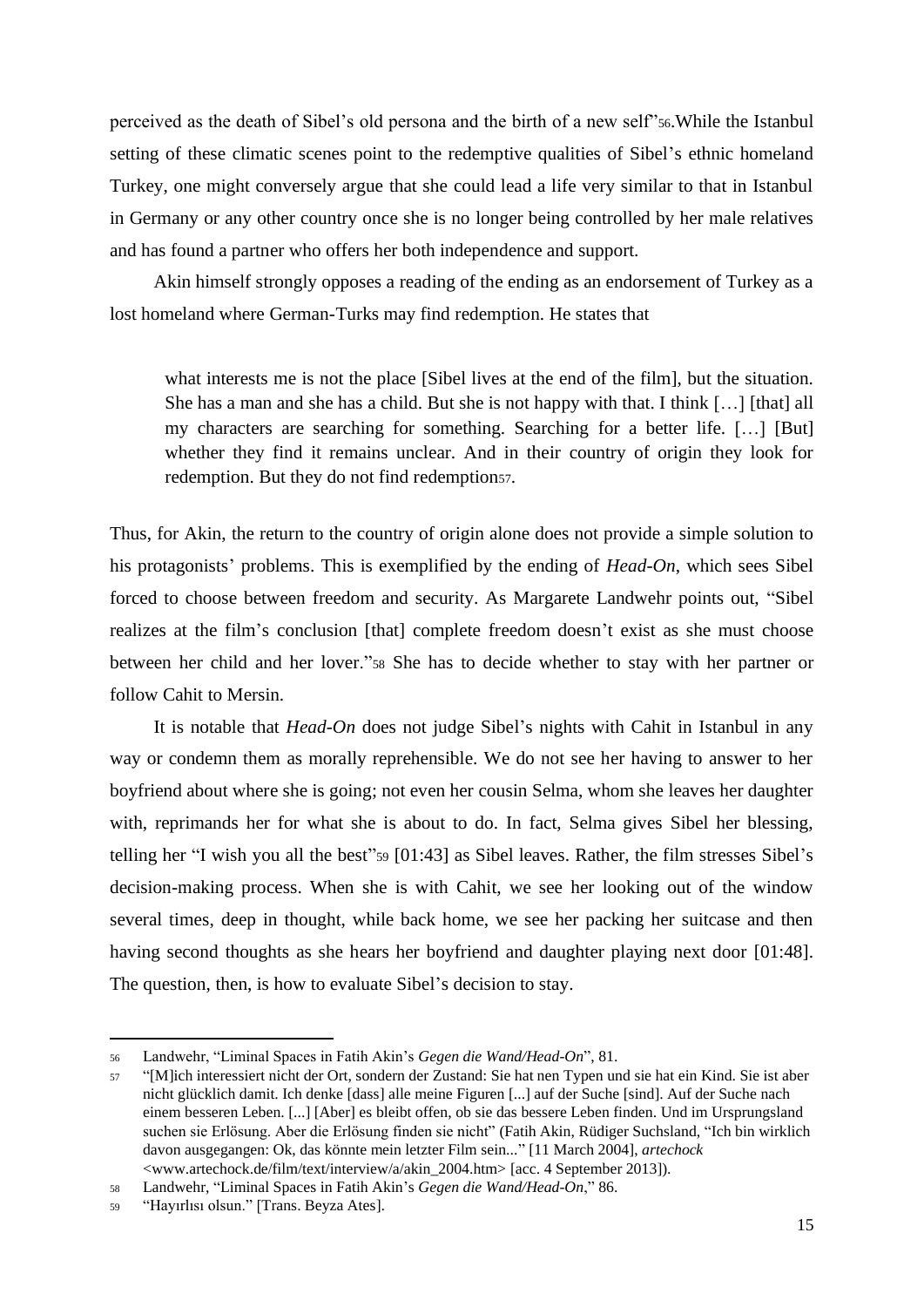In the later Istanbul scenes, Kekilli's speech and body language indicate that Sibel has changed. She appears more calm and serene in the presence of her daughter and Selma [01:42], suggesting that she has achieved a degree of stability and contentment that she was lacking earlier in the film, when she was compulsively striving to live in a way that contradicted everything demanded by her parents and their cultural tradition. *Head-On* depicts Sibel's struggle not only to liberate herself from her oppressive family but also to relinquish the reckless and self-destructive lifestyle she had adopted as a result of this oppression. By the end of the film, she is able to define herself not against her family background, but independently from it, having started a family of her own: one scene shows Sibel in her apartment with her daughter Pamuk. Sibel casts the child an affectionate look [01:42], suggesting that Pamuk gives her happiness and a new responsibility to care not only for herself, but for the child that is dependent on her.

Scholars differ in their opinions on the degree of fulfillment Sibel has achieved. Brockmann reads the ending as follows: "Sibel [has] trie[d], […] unusucessfully, to emancipate herself from the patriarchal power of Turkish traditionalism"60, since her life is now defined by precisely the role of housewife and mother that her parents would have envisioned for her. Equally, Berghahn notes that in turning down the relationship with Cahit, which we know would be more fiery and volatile, "Sibel forsakes her sensuality and egocentric pursuit of pleasure for the kind of stable and conventional life she abhorred."<sup>61</sup> However, as Berghahn goes on to stress, "the mediocrity of Sibel's new life back in Turkey provides the structure and stability that will keep her alive. And in this sense her homecoming [also] brings about her redemption."<sup>62</sup> Similarly, El Hissy argues that "her decision is not to be understood as a sign of her imprisonment, but as a commitment to a civil and familial life and her obligations in Istanbul"63. I agree with these latter readings, firstly because Sibel is given the opportunity to decide freely and independently whether to go or to stay (a choice she did not have when escaping from her family), and secondly since she appears to be much more settled in and in control of her life even before making this decision. Therefore, I would argue that the film is more optimistic about Sibel's situation than Akin is ready to admit.

<sup>60</sup> Brockmann, *A Critical History of German Film*, 486.

<sup>61</sup> Berghahn, "No place like home?," 155.

<sup>62</sup> Berghahn, "No place like home?," 155.

<sup>63</sup> "[Ih]re Entscheidung ist [...] nicht als Ausdruck der Gefangenschaft zu verstehen, sondern als Bekenntnis zu ihrem bürgerlichen und familiären Leben und ihren Verpflichtungen in Istanbul", El Hissy, "Transnationaler Grenzverkehr", 179.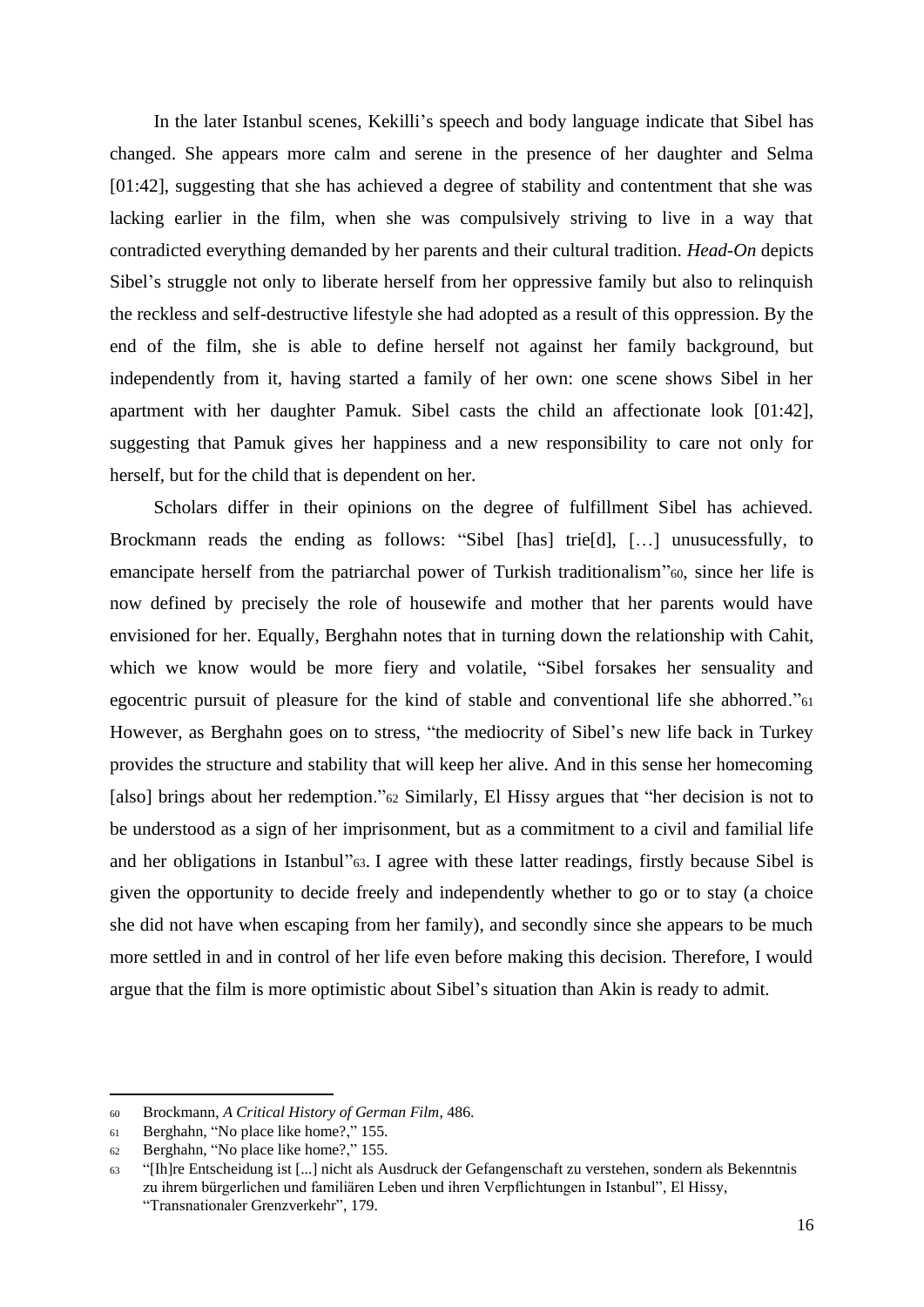### **Conclusion**

*Head-On* offers an intriguing and complex account of the identity formation of its Turkish-German heroine. At times consciously, and at times without knowing, Sibel adopts stereotypical feminine and masculine roles such as the seductive femme fatale, the caring housewife or the rough young man, which she uses as blueprints for behavior and appearance. The ability to try out and then cast off these roles helps her in the process of finding an identity that is not shaped by her family's expectations. In her attempt to distance herself from them, she deliberately violates the rules of what is acceptable for a young Turkish woman, according to her strict family, by rejecting the role of 'woman' altogether and acting like a man. Her performance of masculinity in the fighting scene is particularly fascinating in that Sibel is fully able to match her opponents in their gestures, aggression and fighting skills and thus completely inhabits features commonly associated with masculinity rather than femininity, thereby underscoring Butler's observation that gender identity is fluid and performative.

Sibel takes on this excessive identity defined by promiscuity, rebellion and a body that is able to endure extreme pain inflicted upon it by herself and others in order to counteract her experiences of suppression and confinement. Her decision in favor of a more conventional life at the end of the film suggests that this extreme lifestyle has become redundant as she has managed to construct new familial relationships based on trust, commitment and affection rather than oppression and fear. *Head-On*'s representation of Istanbul largely eschews an idealized representation of Turkey. Akin complicates the portrayal of his country of origin, which in the work of diasporic filmmakers analyzed by Naficy is frequently rendered as a mythic, primordial homeland. The visual representation of Istanbul exposes clichéd images of the city as an oriental paradise by arranging the group of musicians in front of a picture postcard view of its largest mosque. More importantly, the depiction of Istanbul is used to illustrate Sibel's personal development. Initially Istanbul is a locus of anonymity and hostility that functions to demonstrate Sibel's lack of connection with her ethnic homeland and her feelings of loneliness and despair. At the end of the film, the images of Sibel looking down onto a sunny and friendly Istanbul visualize the control over her life she has achieved. Sibel experiences both her darkest hours and her greatest contentment in Istanbul, which suggests that the journey to Turkey has redemptive qualities that Akin himself is unwilling to admit. At the same time, Sibel's process of self-discovery begins already in Hamburg and her move to Istanbul is coincidental rather than intentional.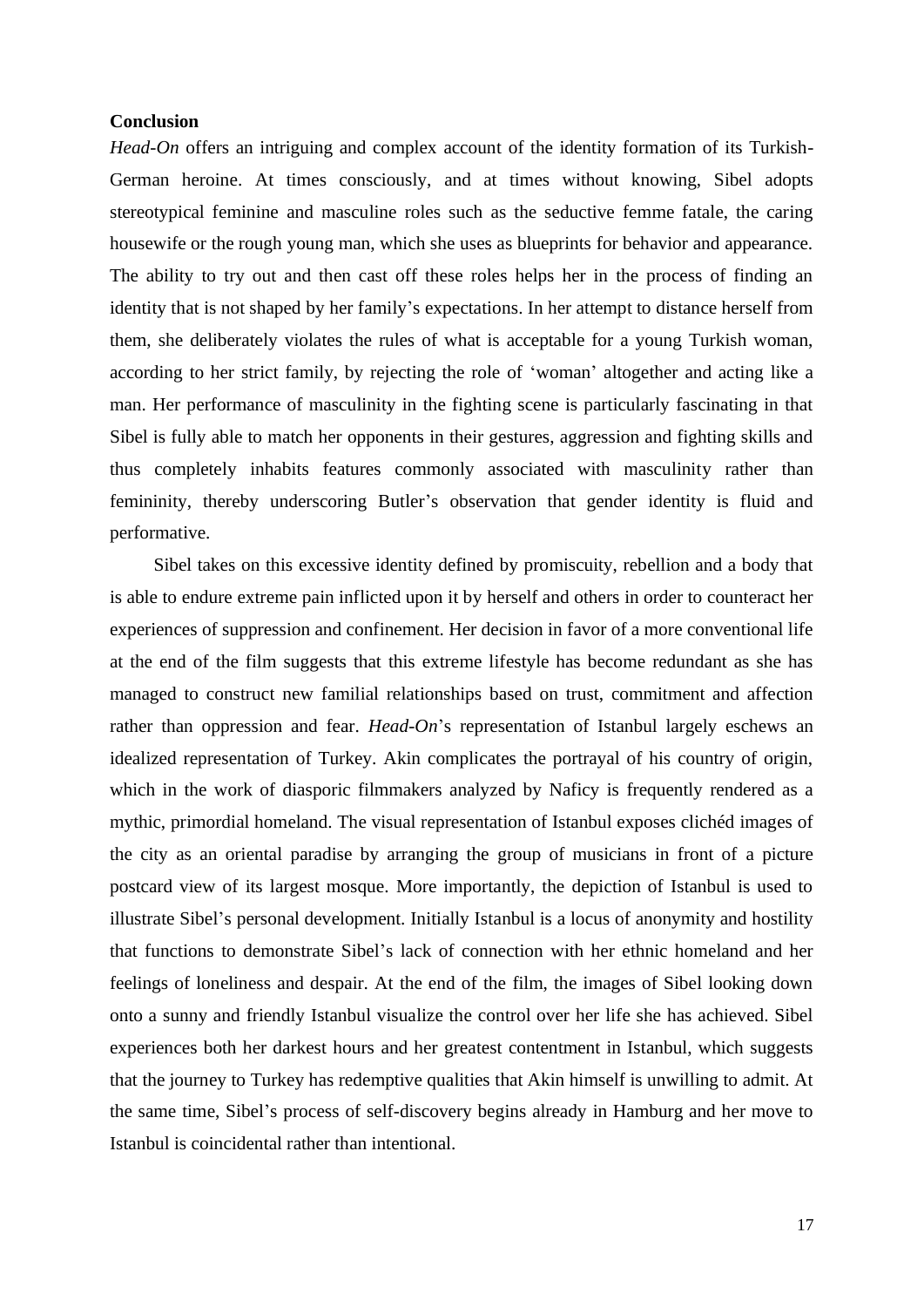Although both protagonists ultimately choose to live in Turkey rather than Germany, *Head-On* does not so much proclaim the failure of migration as portray the challenges and opportunities faced by people growing up or living with both Turkish and German culture. It shows how experiencing the western lifestyle with all its merits and pitfalls has shaped the characters' identities and affected their perception of their ethnic homeland. While Cahit as a first-generation immigrant retains a romantic image of his birthplace, Sibel has no strong ties to Turkey. She only knows the customs and family structures belonging to a specific time and place in Turkey (the city of Zonguldak which her parents left presumably in the 1960s or 1970s) that her family continues to practice in Germany. Through her character, *Head-On* problematizes the persistence of archaic family structures in Turkish-German families that have lived in Germany for decades but which, in an effort to preserve their cultural integrity, have ignored the liberalization of German society and female emancipation and are therefore more conservative than many families that live in Turkey. The confrontation of her family's oppressive patriarchal outlook with the female equality Sibel experiences in Germany is the basis for her rebellion against her father and brother. By the end of the film, Sibel has both liberated herself from this familial oppression, and achieved a sense of belonging, having built a new life in Istanbul. Thus, with its affirmative ending, *Head-On* is a poignant tale of empowerment of its heroine that portrays her throughout as a self-directed person rather than a mere victim, without denying the problem of lingering patriarchal structures within German-Turkish communities.

#### Contributor information

Verena von Eicken has recently completed her PhD at the University of York's Department of Theatre, Film and Television. Verena's PhD research focused on contemporary German film (2000-2014 and ongoing), specifically on a new generation of actresses within the renascent German cinema of the last decade, investigating their performance style in relation to female performers in the history of German cinema, as well as analyzing their films with respect to their representations of national identity and the position of women in post-reunification